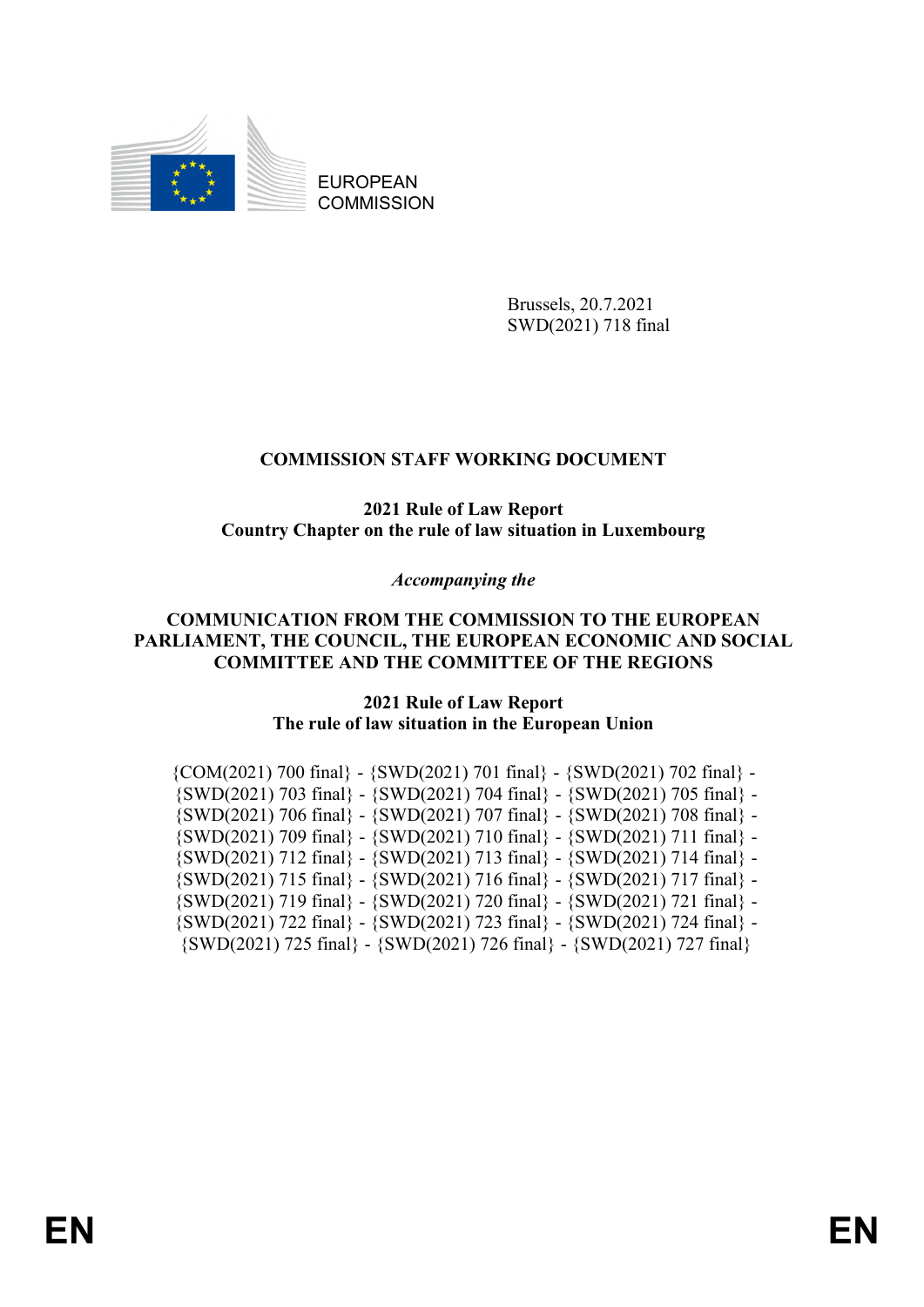# **ABSTRACT**

The justice system of Luxembourg continues to operate with a high level of perceived judicial independence and an overall good level of efficiency. A constitutional revision procedure aimed at further strengthening judicial independence is advancing, and the latest draft includes the creation of a council for the judiciary and a clear reference to the independence of the judiciary and the prosecution service. This would lead to removing the power of the Minister of Justice to give instructions to prosecutors in individual cases. The COVID-19 pandemic has illustrated that digitalisation of justice remains to be further developed in order to ensure the resilience of the justice system, as well as the modernisation of justice, in general, in the longer term. Concrete proposals for amendments are being prepared to improve the legal aid system.

The Government is currently assessing the need to strengthen anti-corruption rules, its main focus being on corruption prevention. A code of conduct for members of the Parliament partially regulates lobbying activities but shortcomings remain as to the overall consistency and implementation. Room for improvement remains with regard to revolving doors, as specific provisions exist only for members of the Government. This has also been underlined by the Ethics Committee which is an external monitoring body. The political party financing regulation has been revised to ensure more transparency. Legislation to protect whistleblowers remains to be introduced, but specific reporting channels exist within the Grand Ducal Police. In the framework of the COVID-19 pandemic, the Grand Ducal Police addressed a reminder of the applicable ethical principles to all law enforcement officials after identifying potential corruption risks during the pandemic.

Luxembourg has strengthened further regulatory safeguards for the independence and effectiveness of the media regulator and increased its resources. These should allow to alleviate concerns raised in last year's report regarding its effectiveness. Furthermore, a reform of the press aid scheme, to make it technologically neutral and extend to online news media, is ongoing but at this stage it is unclear whether it will include freelance journalists as well. The framework for the protection of journalists remains robust. In order to alleviate the impact of the COVID-19 pandemic on the media, the authorities established a temporary aid scheme for publishers and journalists. Concerns remain about the lengthy procedures for access to official documents.

Parliament proposed two new constitutional revisions notably introducing direct access of citizens to the Constitutional Court and to streamline provisions related to the State, the Head of State and the Government. Both are currently debated at Parliament while consultations are ongoing. Luxembourg has relied mostly on ordinary legislative procedures to enact measures for addressing the COVID-19 pandemic, but concerns have been raised that the opportunities for involvement of stakeholders are limited. The "House of Human rights" project, aiming at fostering synergies and bringing together institutions protecting fundamental rights, was finalised. Although the COVID-19 pandemic has had an impact on the work of NGOs, the civic space in Luxembourg remains open, and the Government made grants available to support NGOs during this period.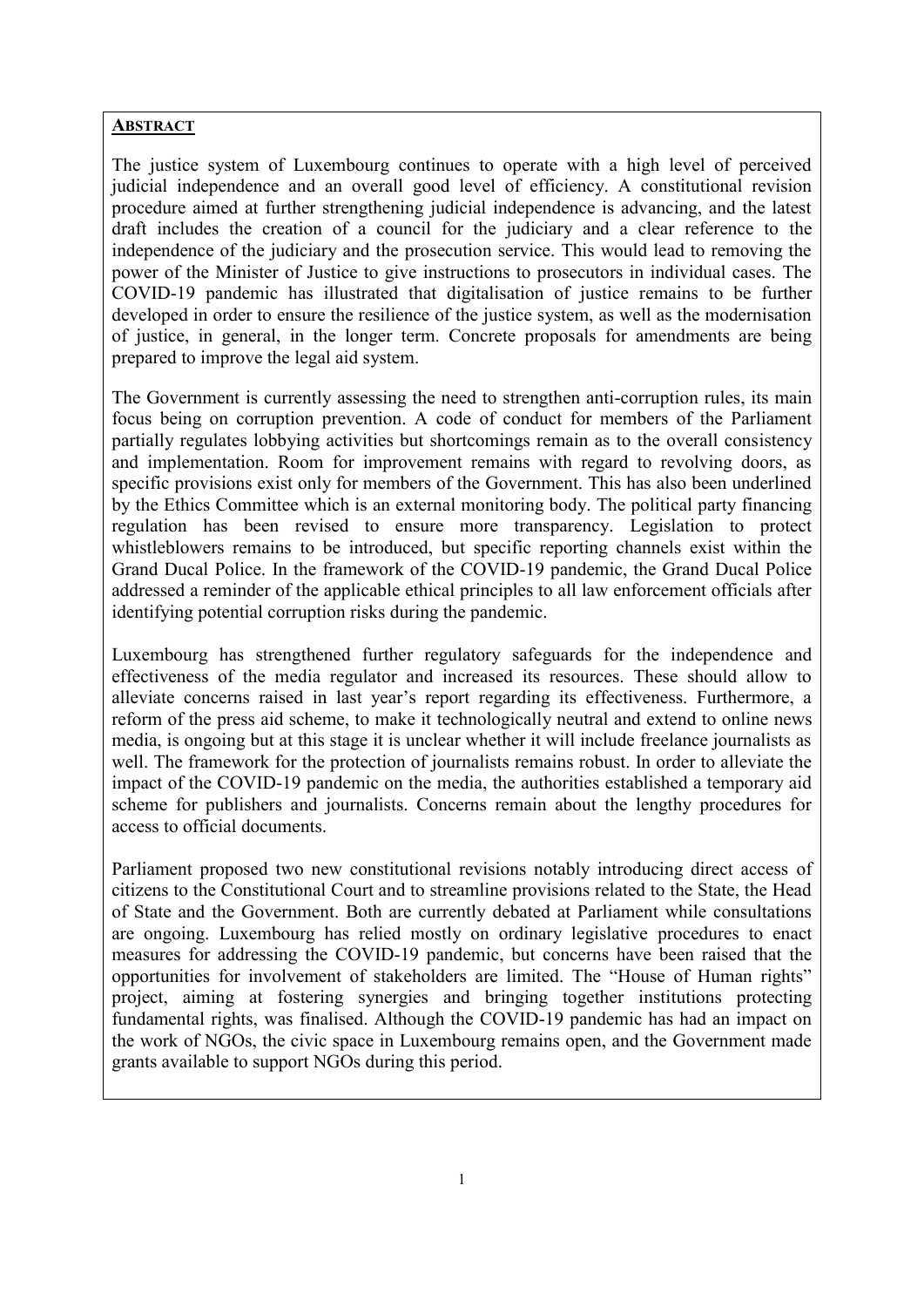## **I. JUSTICE SYSTEM**

The justice system contains two separate branches of courts: ordinary courts with jurisdiction in civil and criminal matters and administrative courts hearing cases of administrative law. The ordinary branch includes three Justices of the Peace, two District Courts with general jurisdiction, a Court of Appeal and a Court of Cassation. The administrative branch is composed of an Administrative First-instance Court and an Administrative Court of Appeal. The Constitutional Court is part of the judiciary and rules on the compliance of laws with the Constitution. Candidate judges are selected by a committee composed exclusively of judges and subsequently formally appointed by the executive. For posts at the Supreme Court and the Administrative Court of Appeal, judges are appointed by the executive on the advice of the Supreme Court or of the Administrative court, respectively. The prosecution service is independent but prosecution is exercised under the authority of the Minister of Justice. The two Bar Associations are independent and represent lawyers established in Luxembourg. Each Bar Association has an Assembly<sup>1</sup>, a Bar Council<sup>2</sup>, a President of the Bar<sup>3</sup> and for the whole profession, a Disciplinary and Administrative Council<sup>4</sup>. Luxembourg participates in the European Public Prosecutor's Office.

# **Independence**

**The level of perceived independence of the judiciary remains high**. Among the population, 77% consider the level of independence of courts and judges to be 'fairly or very good', as well as  $69\%$  of businesses<sup>5</sup>. The level of perceived judicial independence remains consistently high since 2016 and has steadily increased for the general public, but it has gradually decreased for companies during the last five years<sup>6</sup>.

**The revision procedure of the Constitution aiming at establishing a council for the judiciary is advancing.** Between 2009 and 2019, a new draft Constitution was debated in Luxembourg<sup>7</sup>. This project was abandoned in 2020 and has been replaced by a proposal to make several targeted revisions of different parts of the Constitution. A revision of Chapter VI of the Constitution on Justice has been proposed with the goal of establishing a council for the judiciary and, more generally, to strengthen judicial independence<sup>8</sup>. The latest draft text of the Constitution outlines the main powers of the council for the judiciary, namely the selection of magistrates before their appointment by the Grand Duke and conducting disciplinary proceedings against magistrates. The specific conditions under which these powers will be exercised, as well as the composition, organisation and the other competencies of the council, are to be determined by law<sup>9</sup>. The current draft legislation envisages a

 $\mathbf{1}$ <sup>1</sup> Art. 12-15 of the Law on the profession of a lawyer, 10 August 1991.

<sup>&</sup>lt;sup>2</sup> Art. 16-19 of the Law on the profession of a lawyer, 10 August 1991.

<sup>&</sup>lt;sup>3</sup> Art 20-23 of the Law on the profession of a lawyer, 10 August 1991.

<sup>&</sup>lt;sup>4</sup> Art 24-25 of the Law on the profession of a lawyer, 10 August 1991.<br><sup>5</sup> Eigures 44 and 46, 2021 ELL Justice Scoreboard. The layel of perceiv

<sup>5</sup> Figures 44 and 46, 2021 EU Justice Scoreboard. The level of perceived judicial independence is categorised as follows: very low (below 30% of respondents perceive judicial independence as fairly good and very good); low (between 30-39%), average (between 40-59%), high (between 60-75%), very high (above 75%).

<sup>6</sup> 2016, 2017, 2018, 2019, 2020, 2021 EU Justice Scoreboard.

<sup>7</sup> Project No. 6030 - a new draft Constitution.

<sup>8</sup> Project No. 7575 – revision of Chapter VI (on Justice) of the Constitution.

<sup>&</sup>lt;sup>9</sup> Art. 90, text of Project No. 7575.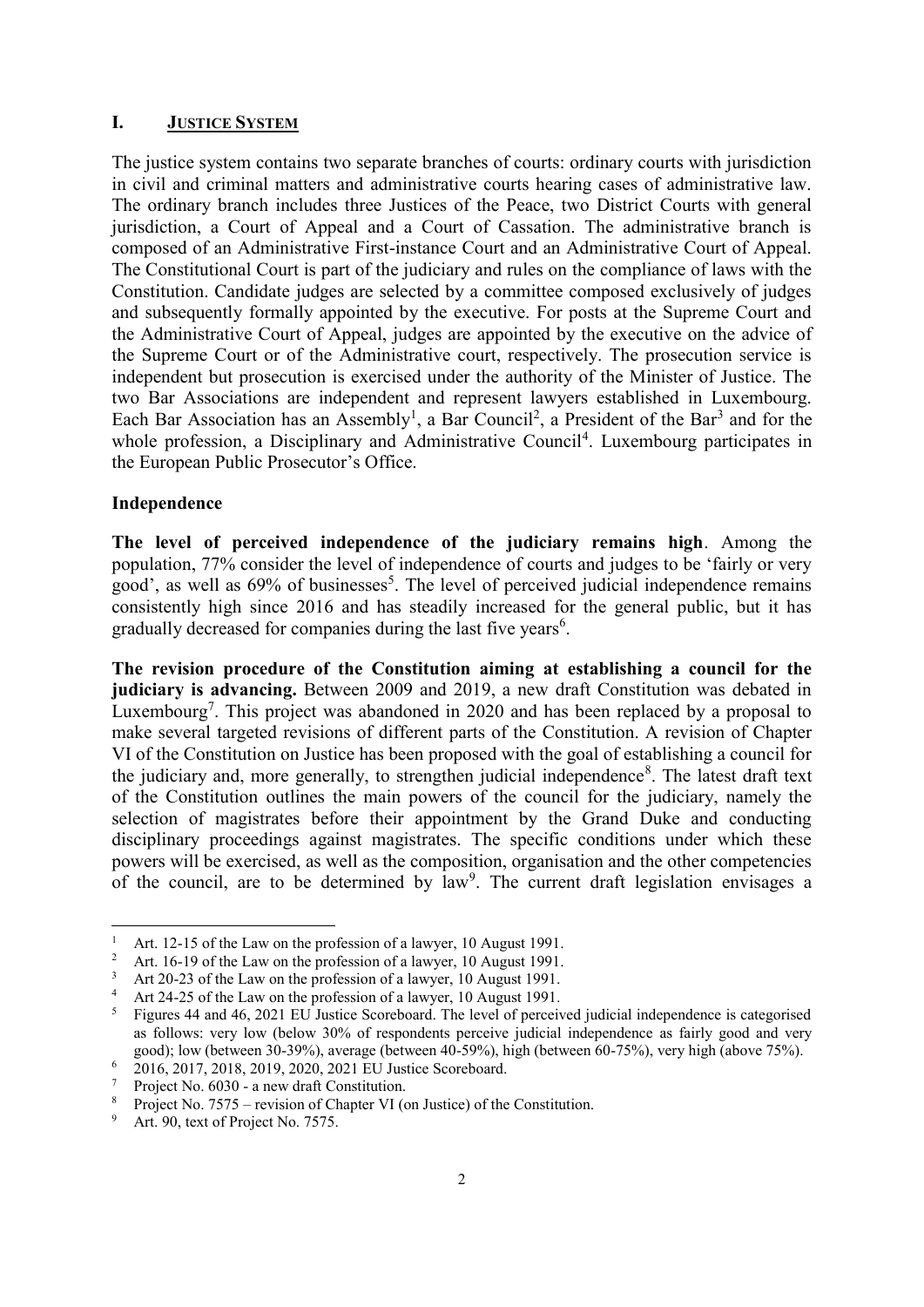composition of nine members: three *ex officio* members<sup>10</sup>, three judges elected by their peers, a lawyer<sup>11</sup> and two representatives of civil society and academia designated by the Parliament<sup>12</sup>. The authorities are conducting consultations on further amendments to the draft, in particular to align the provisions on the composition of the future council with relevant Council of Europe standards, which provide that at least half of the members of the future council are judges (magistrates) elected by their peers<sup>13</sup>.

**The revision of the Constitution, removing the power of the Minister of Justice to give instructions to prosecutors in individual cases, is progressing.** Prosecution is formally exercised under the authority of the Minister of Justice, who has the competence to instruct the prosecution service to prosecute an individual case, but may not order the prosecution to refrain from prosecution<sup>14</sup>. The legal safeguards surrounding this power combined with the fact that the prosecution service is in practice recognised as independent, appear to mitigate the risk to the autonomy of the prosecution service<sup>15</sup>. Given that the most recent draft amendments to the Constitution introduce<sup>16</sup> the independence of the prosecution service in the text<sup>17</sup>, stakeholders consider that this would make the instruction power of the Minister unconstitutional<sup>18</sup>. It is also to be noted that the Minister of Justice has not given instructions in an individual case for more than 20 years<sup>19</sup>. Under the draft amendments, the Minister of Justice would still have a certain degree of authority over the prosecution service, giving direction to criminal policies. On 23 March 2021, the Council of State gave a positive  $opinion<sup>20</sup>$  on the reintroduced independence of the prosecution. However, the Council expressed its preference for the previous version of the amendments, which did not allow the Minister to give guidance to the prosecution<sup>21</sup>. The revision is currently at the level of the Parliament, subject to further discussions and possible new amendments.

<sup>&</sup>lt;sup>10</sup> The President of the Supreme Court, the President of the Administrative Court of Appeal, the State Prosecutor General.

<sup>&</sup>lt;sup>11</sup> Designated by the two Bar Associations.

<sup>&</sup>lt;sup>12</sup> Project No. 7323 – Draft law on the organisation of the Council for the judiciary.

<sup>&</sup>lt;sup>13</sup> Recommendation CM/Rec(2010)12 of the Committee of Ministers of the Council of Europe, paras. 26-27. See also Venice Commission Opinion (CDL-AD(2020)035), para. 44.

<sup>&</sup>lt;sup>14</sup> Figure 55, 2020 EU Justice Scoreboard - In case a specific instruction to prosecute is given, it must be reasoned and issued in written form, and parties to the court proceedings have access to the instruction.

<sup>&</sup>lt;sup>15</sup> See 2020 Rule of Law Report, country chapter on the rule of law situation in Luxembourg, p. 3 - The legal safeguards in place, combined with the current practice, appear to mitigate the risk to the autonomy of the prosecution service.

<sup>&</sup>lt;sup>16</sup> The already abandoned Project No. 6030 for a new draft Constitution included the independence of the prosecution service. The new Project No. 7575 for revision of the Constitution from May 2020 did not include the independence of the prosecution service.

<sup>&</sup>lt;sup>17</sup> Project No.  $7575$  – new amendments from 23 February 2021.

<sup>18</sup> Information received in the context of the country visit to Luxembourg. (e.g. *Groupement des magistrats luxembourgeois*; Prosecution service). The power of the Minister of Justice is based on Art. 19 of the Criminal Procedure Code.

<sup>19</sup> Information received by the Luxembourgish authorities.

<sup>&</sup>lt;sup>20</sup> The Council of State criticised the amendments for not explicitly ensuring the functional independence and for omitting to specify that the directions given by the Ministry of Justice on criminal policies should be "general". Opinion No. CE 60.217, on Project No.7575.

<sup>&</sup>lt;sup>21</sup> Project No.  $6030$  - a draft new Constitution.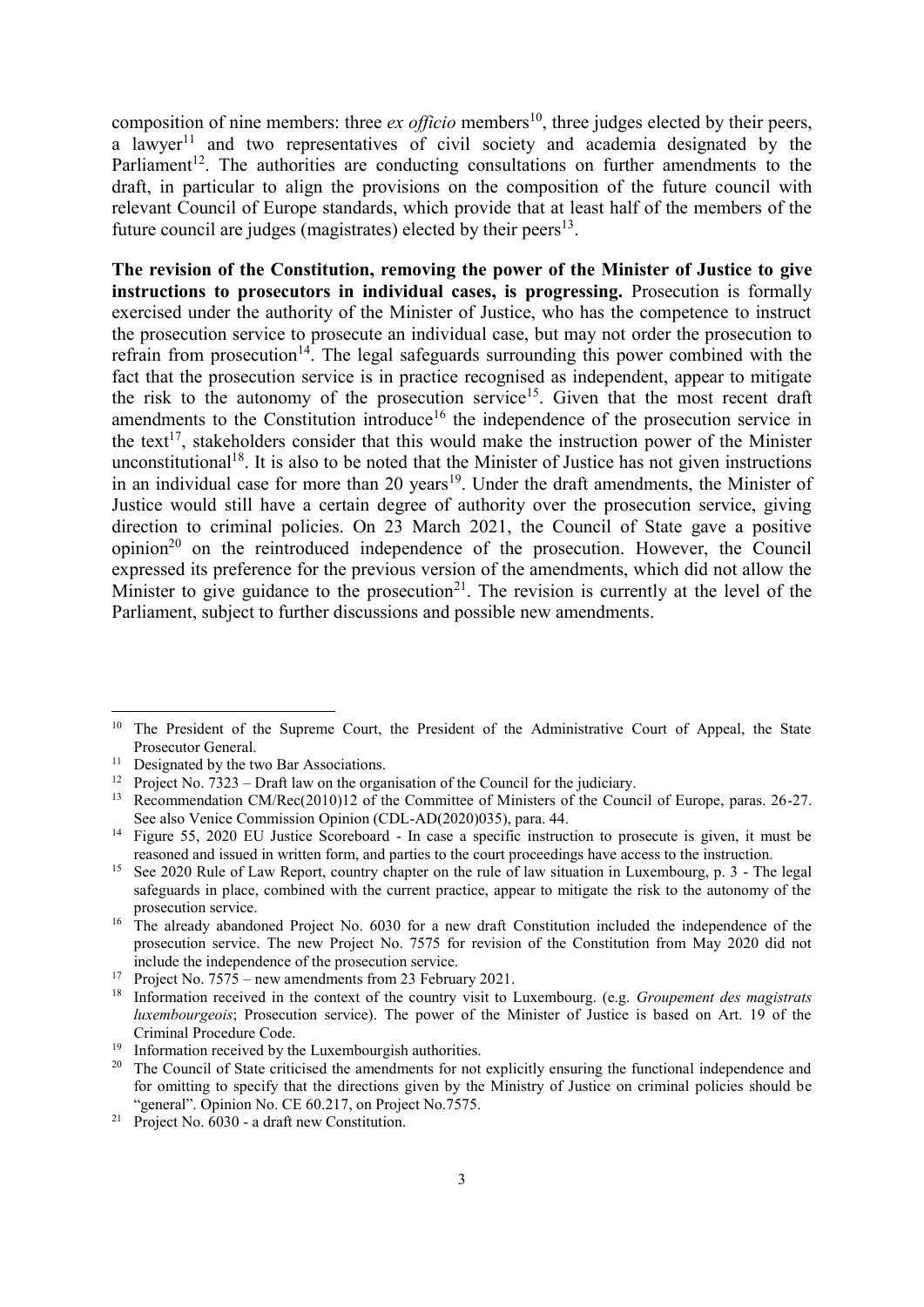# **Quality**

**The COVID-19 pandemic uncovered shortcomings in the field of digitalisation of justice.** In June 2020, at the beginning of the COVID-19 pandemic, temporary legislation was adopted to allow the use of already existing digital communication solutions, such as email, mainly for non-sensitive information<sup>22</sup>. The goal of this temporary legislation is to limit direct physical contact between judges, court staff and court users<sup>23</sup>. Outside of the temporary COVID-19 pandemic related measures, the "paperless justice" project, that encompasses 13 sub-projects, aims to address present shortcomings by providing further information on the justice system to the public through the establishment a portal where citizens can connect with lawyers, judges and notaries, and through increasing the online publication rate of court judgments. However, the concrete results of the project are yet to materialise. Stakeholders have raised concerns that the temporary legal provisions and the current state of the "paperless justice" did not allow for working remotely and that videoconference hearings have not yet been organised<sup>24</sup>. They described the email communication system in the justice system as a welcome new tool, but pointed out that most of the communication between courts and lawyers is still conducted through fax. Moreover, they stressed the limited scope of available online tools<sup>25</sup>. The "paperless justice" project is envisaged to be completed and operational by 2026.

**Concrete proposals for reforming the legal aid system are being prepared.** The legal aid framework continues only to provide for the possibility to fully reimburse lawyers' fees and covered legal costs, with the threshold for eligibility in a consumer case lying below the Eurostat poverty threshold<sup>26</sup>. The first pre-draft of the new legislation has been prepared by the Ministry of Justice and consultations are taking place before its submission to the Parliament<sup>27</sup>. According to the authorities, the reform would aim to simplify the administrative procedures and to offer partial legal aid, therefore making justice more accessible to citizens.

#### **Efficiency**

**.** 

**Civil justice continues to perform efficiently and steps were taken to mitigate the impact of the COVID-19 pandemic while criminal and administative justice are less efficient.** A temporary backlog of cases was caused by the onset of the COVID-19 pandemic. To reduce the backlog, the judiciary holidays were shortened. For civil matters, most cases continued in written procedures<sup>28</sup>. As a result, the backlogs no longer exist<sup>29</sup>. This is also proven by the

<sup>&</sup>lt;sup>22</sup> See two laws of 20 June 2020 - [http://legilux.public.lu/eli/etat/leg/loi/2020/06/20/a542/consolide/20201222;](http://legilux.public.lu/eli/etat/leg/loi/2020/06/20/a542/consolide/20201222) <http://legilux.public.lu/eli/etat/leg/loi/2020/06/20/a523/consolide/20201125>

<sup>&</sup>lt;sup>23</sup> Input of Luxembourg for the 2021 Rule of Law Report, p.5.

<sup>24</sup> Information received in the context of the country visit to Luxembourg. (e.g. *Groupement des Magistrats Luxembourgeois;* Supreme Court).

<sup>&</sup>lt;sup>25</sup> Only two available online tools that they could use from their homes are a system that shows when a case was filed and a public database for access to anonymised decisions that is available for everyone, including citizens.

<sup>26</sup> Figure 23, 2021 EU Justice Scoreboard.

<sup>&</sup>lt;sup>27</sup> Information received in the context of the country visit to Luxembourg (e.g. Ministry of Justice).

<sup>&</sup>lt;sup>28</sup> Information received in the context of the country visit to Luxembourg (e.g. Ministry of Justice).

<sup>29</sup> Information received in the context of the country visit to Luxembourg (*Groupement des magistrats luxembourgeois*)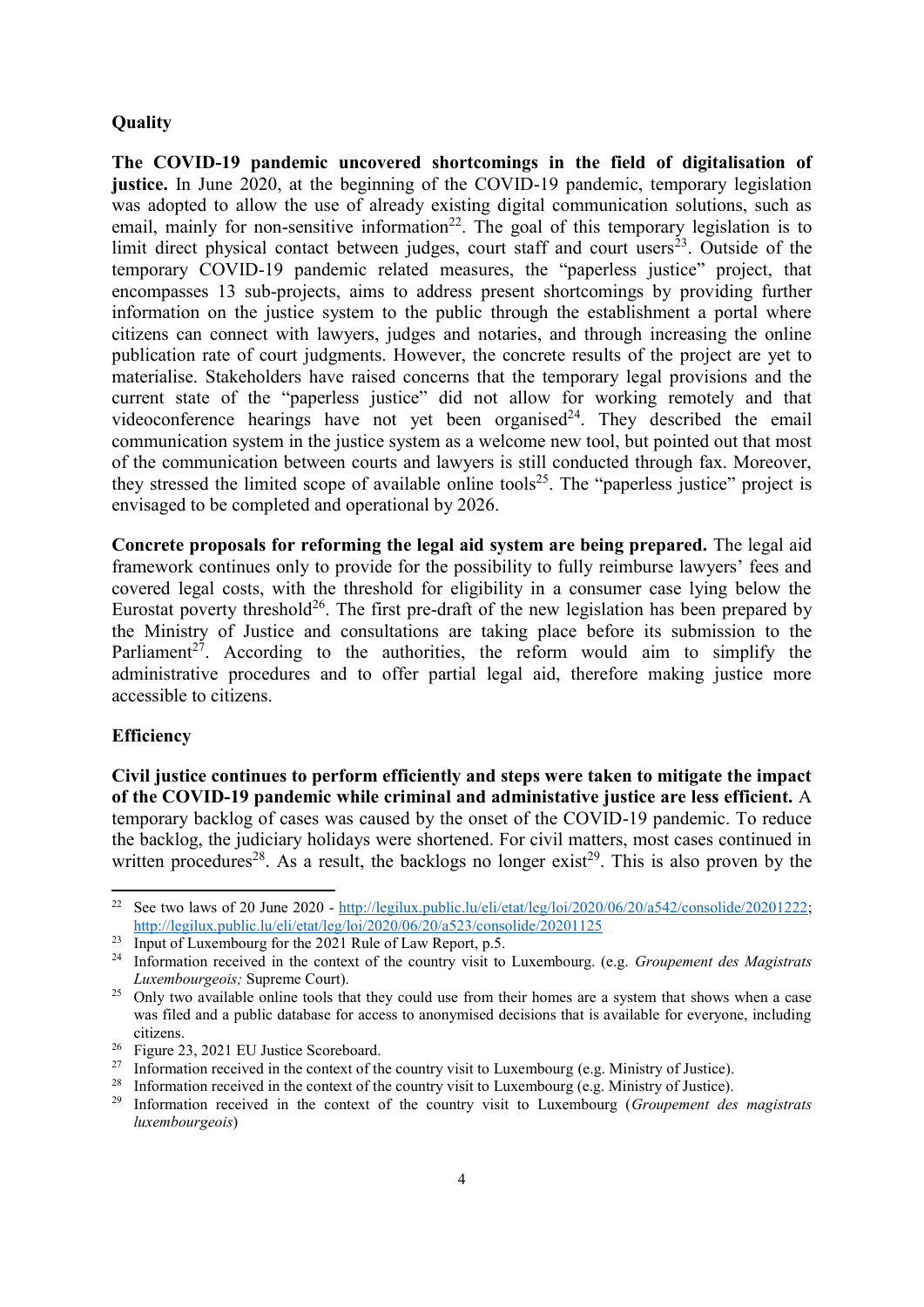latest data on the efficiency of civil justice, which continues to be consistently high, although the length of proceedings is significantly longer at second and third instances<sup>30</sup>. The number of pending civil cases is low,<sup>31</sup> and a consistent clearance rate of around 100% shows that civil justice deals with its caseload effectively<sup>32</sup>. However, backlogs in criminal matters were more prominent as most hearings were suspended between March and May 2020. Finally, there is still no available data as regards the length of court proceedings and the number of pending cases in administrative justice<sup>33</sup>.

## **II. ANTI-CORRUPTION FRAMEWORK**

The institutional framework to prevent and fight corruption has not changed since last year's report. Luxembourg has no specific anti-corruption strategy, nor an anti-corruption agency; it has a legal and institutional anti-corruption framework broadly in place. The Ministry of Justice is the main authority in charge of overall anti-corruption matters, including policy coordination. Within the Ministry of Justice, an intergovernmental committee, the Corruption Prevention Committee (COPRECO), acts as a consultative forum and supports the overall national policy to fight corruption. While there is no specialised anti-corruption prosecution authority as such, the Economic and Financial section of the Prosecution service has specific competences to investigate criminal cases of economic and financial nature, including corruption cases.

**The perception among experts and business executives is that the level of corruption in the public sector remains low.** In the 2020 Corruption Perceptions Index by Transparency International, Luxembourg scores  $80/100$  and ranks  $4<sup>th</sup>$  in the European Union and  $9<sup>th</sup>$ globally<sup>34</sup>. This perception has deteriorated<sup>35</sup> over the past five years<sup>36</sup>.

**Inter-institutional cooperation is working well between all authorities involved, although there are challenges as regards human resources in the Prosecution service.**  The Prosecution service numbers 36 magistrates and among them one third are employed in the area of the fight against economic, financial and corruption offences. Additional resources have been requested by the Prosecution service but no significant increase has been granted so far. The latest available annual report<sup>37</sup> also highlights the lack of candidates to fill vacant positions and this trend has been confirmed this year, particularly in the Prosecution service's

<sup>30</sup> 2016, 2017, 2018, 2019, 2020, 2021 EU Justice Scoreboard.

<sup>&</sup>lt;sup>31</sup> Figure 14, 2021 EU Justice Scoreboard.

<sup>32</sup> Figure 11, 2021 EU Justice Scoreboard.

<sup>33</sup> Figures 5, 8, 9, 13 and 15, 2021 EU Justice Scoreboard.

<sup>&</sup>lt;sup>34</sup> Transparency International, Corruption Perceptions Index 2020 (2021), p. 2-3. The level of perceived corruption is categorised as follows: low (the perception among experts and business executives of public sector corruption scores above 79); relatively low (scores between 79-60), relatively high (scores between 59-50), high (scores below 50).

<sup>&</sup>lt;sup>35</sup> In 2015 the score was 85, while in 2020, the score was 80. The Score significantly increases/decreases when it changes more five points; improves/deteriorates (changes between 4-5 points); is relatively stable (changes from 1-3 points) in the last five years.

<sup>&</sup>lt;sup>36</sup> The Eurobarometer data on corruption perception and experience of citizens and businesses as reported last year is updated every second year. The latest data set is the Special Eurobarometer 502 (2020) and the Flash Eurobarometer 482 (2019).

<sup>37</sup> Luxembourg Government (2020), Jurisdictional and prosecutorial statistics 2019 (*Statistiques des jurisdictions et des parquets Année 2019)*.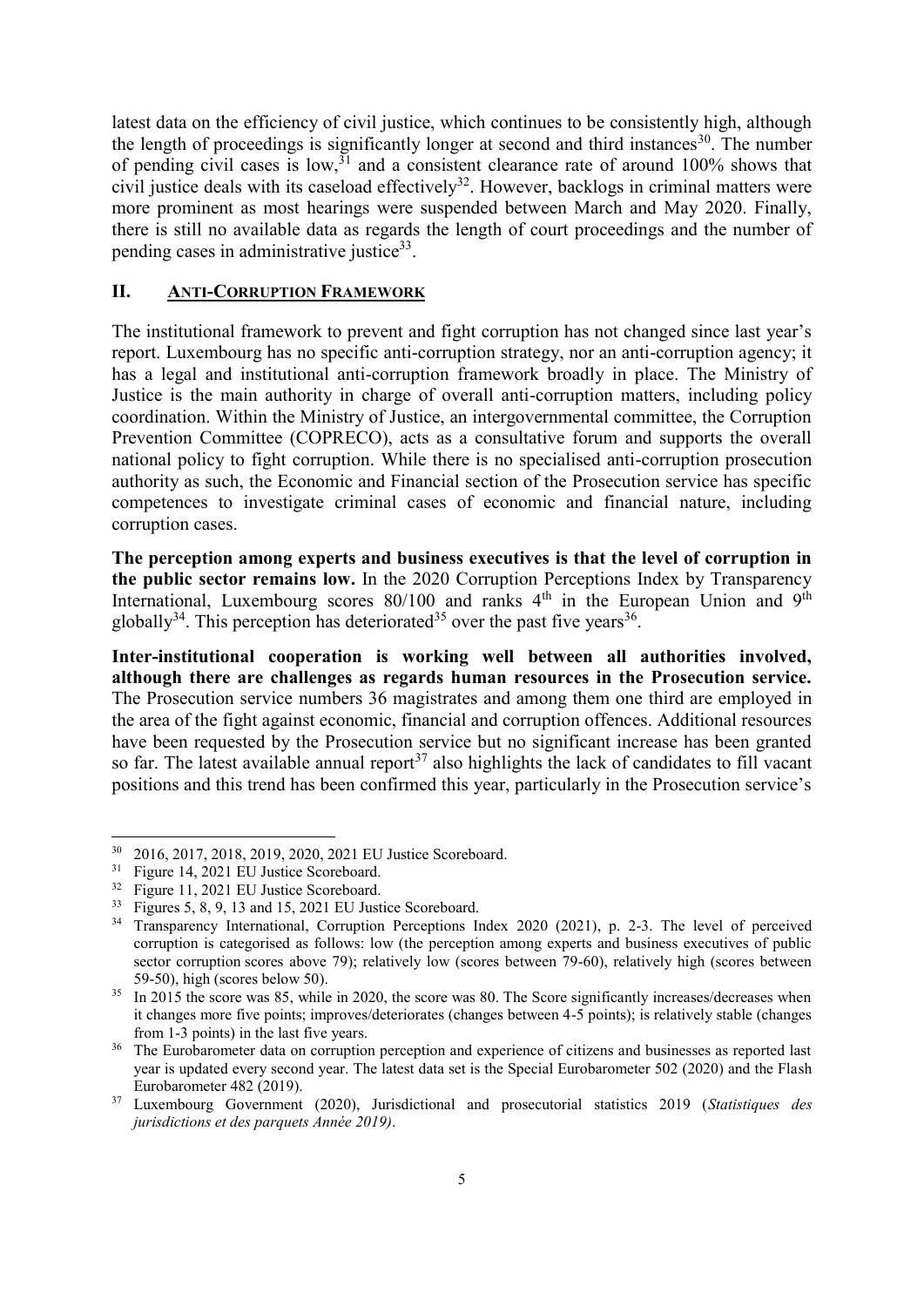Economic and Financial section<sup>38</sup>. Nevertheless, the authorities reported that for complex investigations, resources can be rapidly adapted to respond to specific needs ensuring the effectiveness of the Prosecution service<sup>39</sup>. The most relevant development since last year is the improvement of the IT infrastructure that allows prosecutors to work and have full access to files remotely<sup>40</sup>. No shortcomings are reported for what concerns the legal framework to fight financial crimes and the cooperation with the Financial Intelligence Unit is working  $well<sup>41</sup>$ .

**The Government is currently assessing the need to strengthen the rules on the fight against corruption**. The main focus of this exercise is on prevention. However, COPRECO has not recently met, neither in person nor online, and has not received any written feedback on possible shortcomings in the anti-corruption legislation by any ministry<sup>42</sup>. As regards specific anti-corruption training, all new civil servants must attend a dedicated module as part of their mandatory training. During the COVID-19 pandemic, this has been conducted online<sup>43</sup>.

**Room for improvement remains as regards the regulation of conflicts of interest and revolving doors.** There are four codes of ethics in force<sup>44</sup> and their monitoring is ensured internally by the respective institutions, except for the code of conduct for the members of the Government, which is monitored by an external body, the Ethics Committee. Only this latter code includes provisions on revolving doors for Ministers<sup>45</sup>, which was identified as a shortcoming in last year's Rule of Law Report. In 2020, the Ethics Committee examined two new cases related to the same high ranking official. This allowed the Committee to provide an opinion on the applicable legislative framework. The Committee argued that while article 12 of the code of ethics which prohibits former members of the Government to engage in activities that will bring them into contact with their former administration is easy to apply and to monitor, the application of article 11, which forbids former ministers to use or divulge information that is not publically accessible, is difficult to apply<sup>46</sup>. In this regard, the Committee has submitted to the Prime Minister a recommendation to improve the rules $47$ .

**Shortcomings remain in the area of lobbying and asset declarations.** The lack of consistency and oversight of the obligation of members of the Parliament to disclose their assets and gifts received remain the main issues, as also pointed out by the Group of States against Corruption of the Council of Europe  $(GRECO)^{48}$ . Currently, there is no

<sup>&</sup>lt;sup>38</sup> Contribution received by the Prosecution Service in the context of the country visit to Luxembourg.<br><sup>39</sup> See proviews reference

See previous reference.

<sup>40</sup> See previous reference.

<sup>&</sup>lt;sup>41</sup> See previous reference Annual statistics from the Financial Intelligence Unit do not specify the number of foreign bribery cases. The latest available annual report is from 2019. General Prosecutor Office (2020), Annual Report 2019.

<sup>&</sup>lt;sup>42</sup> Information received by COPRECO in the context of the country visit to Luxembourg.

<sup>43</sup> See previous reference.

<sup>44</sup> One for the members of the Parliament, one for the members of the Government, one for the Council of State and one for the Grand Ducal Police.

<sup>&</sup>lt;sup>45</sup> Art. 11 and Art. 12 of the Government Code of Ethics.<br><sup>46</sup> According to Art. 11 former Ministers are forbid to

According to Art. 11 former Ministers are forbid to use or divulge information which are not publicly accessible. This provision has been identified as hard to apply as it is very difficult to identify information which became publicly available from the one which is still confidential.

<sup>47</sup> Ethics Committee (2020), Opinion of the Ethics Committee (*Avis du comité d'éthique),* (22.04.2020).

<sup>48</sup> GRECO(2020), Fourth Evaluation Round– Second Interim compliance report: Luxembourg.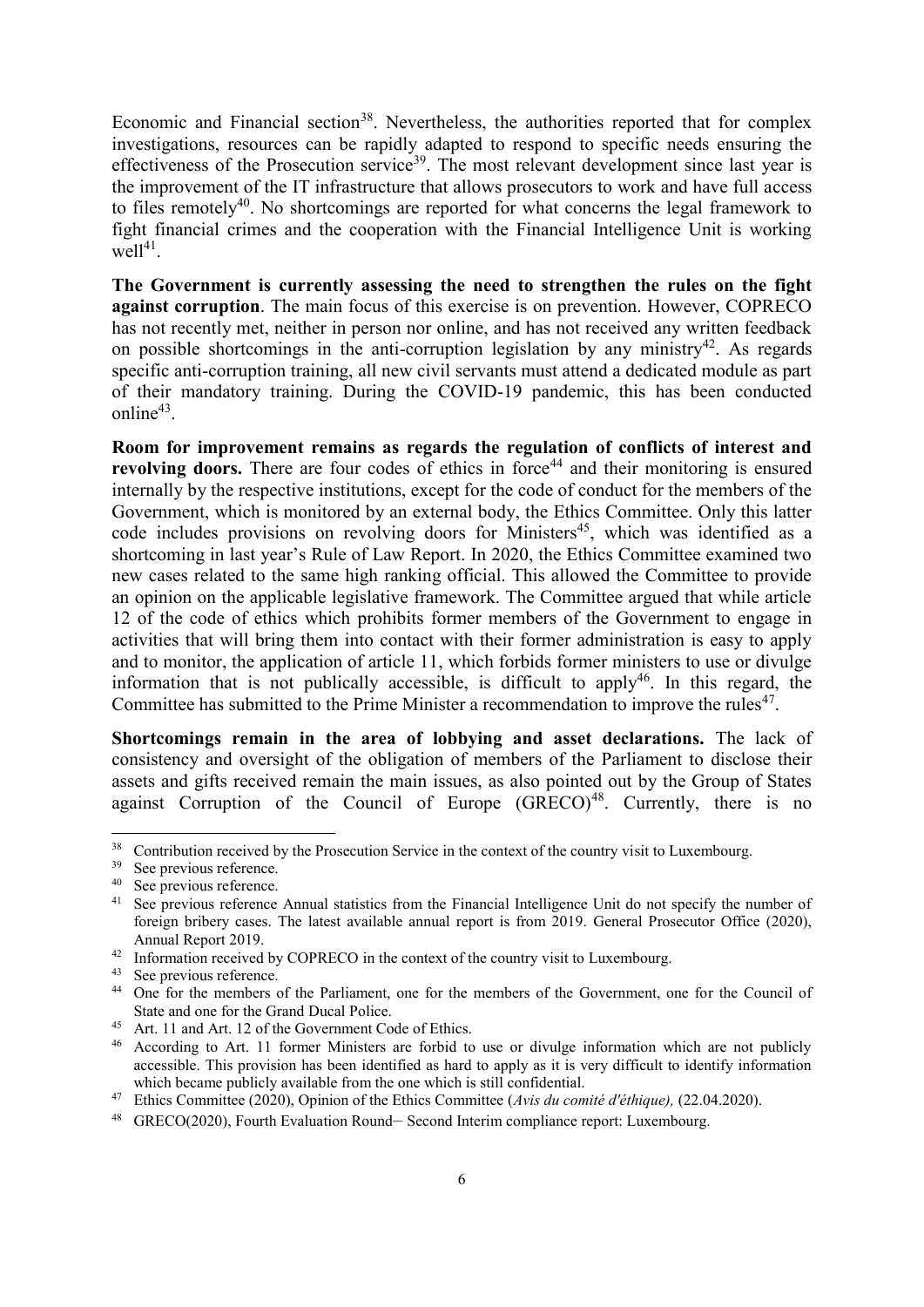comprehensive regulation on lobbying activities. Members of the Parliament apply their own code of conduct, which regulates in-house meetings but not informal contacts<sup>49</sup>. At the same time, there are no lobbying rules in force for members of the Government and senior advisers<sup>50</sup>.

**The political party financing regulation has been revised.** On 15 December 2020, the law on political party financing introduced an obligation for all candidates for national and European elections to declare all donations exceeding EUR  $250<sup>51</sup>$ . The law also states that false declarations constitute a criminal offence pursuant to the Criminal Code<sup>52</sup>. It should be also noted that all political parties must submit their income and expenditure declarations, which are then forwarded to the Court of Auditors for verification<sup>53</sup>.

**The increased application of the transparency and open administration legal framework brought several improvements, although shortcomings as regards access to information remain.** In the first years of application of the law of 14 September 2018 on access to documents<sup>54</sup>, civil society has drawn attention to its narrow scope and the possibly negative impact on the effective fight against corruption<sup>55</sup>. While the law grants the right to request access to documents, it does not provide for a general right to request information. Hence, the requesting party might not obtain any information unless they are aware of the existence of a specific document<sup>56</sup>. The Commission on the access to documents  $(CAD)$  is an independent administrative body with an advisory role that lacks any power of oversight. The  $CAD$  is composed of five members<sup>57</sup> and can issue opinions in two cases: firstly, when requested by an administration seeking an opinion; and secondly, when considering an appeal in case a request for access to documents has been refused. A case can be filed through a dedicated website or in writing and filing a case to the CAD does not constitute a prerequisite to refer the case to the Administrative Court. Compared to 2019, requests to the CAD decreased in 2020<sup>58</sup>. Among all opinions delivered by the CAD, three cases are pending in the Administrative Court with regards to opinions delivered in 2019 and one case is pending in the Court in relation to an opinion delivered in  $2020^{59}$ . The absence of any reporting obligation by public entities to the CAD has been identified as a shortcoming<sup>60</sup>.

 $\overline{a}$ 

<sup>49</sup> Parliament Official website, Parliament Internal Regulation, 2019 version, p. 61, Article 5.

<sup>&</sup>lt;sup>50</sup> GRECO (2020), Fifth Evaluation Round – Compliance report.<br>
<sup>51</sup> Political Party Finance Law, Art, 0 pare 4.

<sup>51</sup> Political Party Finance Law, Art. 9 para. 4.

<sup>52</sup> Political Party Finance Law, Art. 17.

<sup>53</sup> Political Party Finance Law, Art. 12.

<sup>54</sup> Law of 14 September 2018 on a transparent and open administration (*Loi du 14 septembre 2018 relative à une administration transparente et ouverte*).

<sup>&</sup>lt;sup>55</sup> Information received in the context of the Country visit to Luxembourg.<br><sup>56</sup> Article 1 of the Law of 14 September 2018 states  $\alpha$  Les personnes physi

<sup>56</sup> Article 1 of the Law of 14 September 2018 states « Les personnes physiques et les personnes morales ont un droit d'accès aux documents ».

<sup>57</sup> Members are a magistrate who is also appointed as chair, a representative of the Prime Minister, a representative of the National Commission for Data Protection, a representative of the syndicate of Luxembourg's cities and municipalities Syvicol, a representative of the Information and Press Service (Service information et presse – SIP).

<sup>&</sup>lt;sup>58</sup> Luxembourg Government (2021), Activity Report 2020 of the Commission for Access to Documents (*Rapport d'activité 2020 de la Commission d'accès aux documents*).

<sup>&</sup>lt;sup>59</sup> Information received from the Commission on the access to documents in the context of the country visit to Luxembourg.

<sup>60</sup> Information received in the context of the country visit (e.g. *Commission d'accès aux documents*).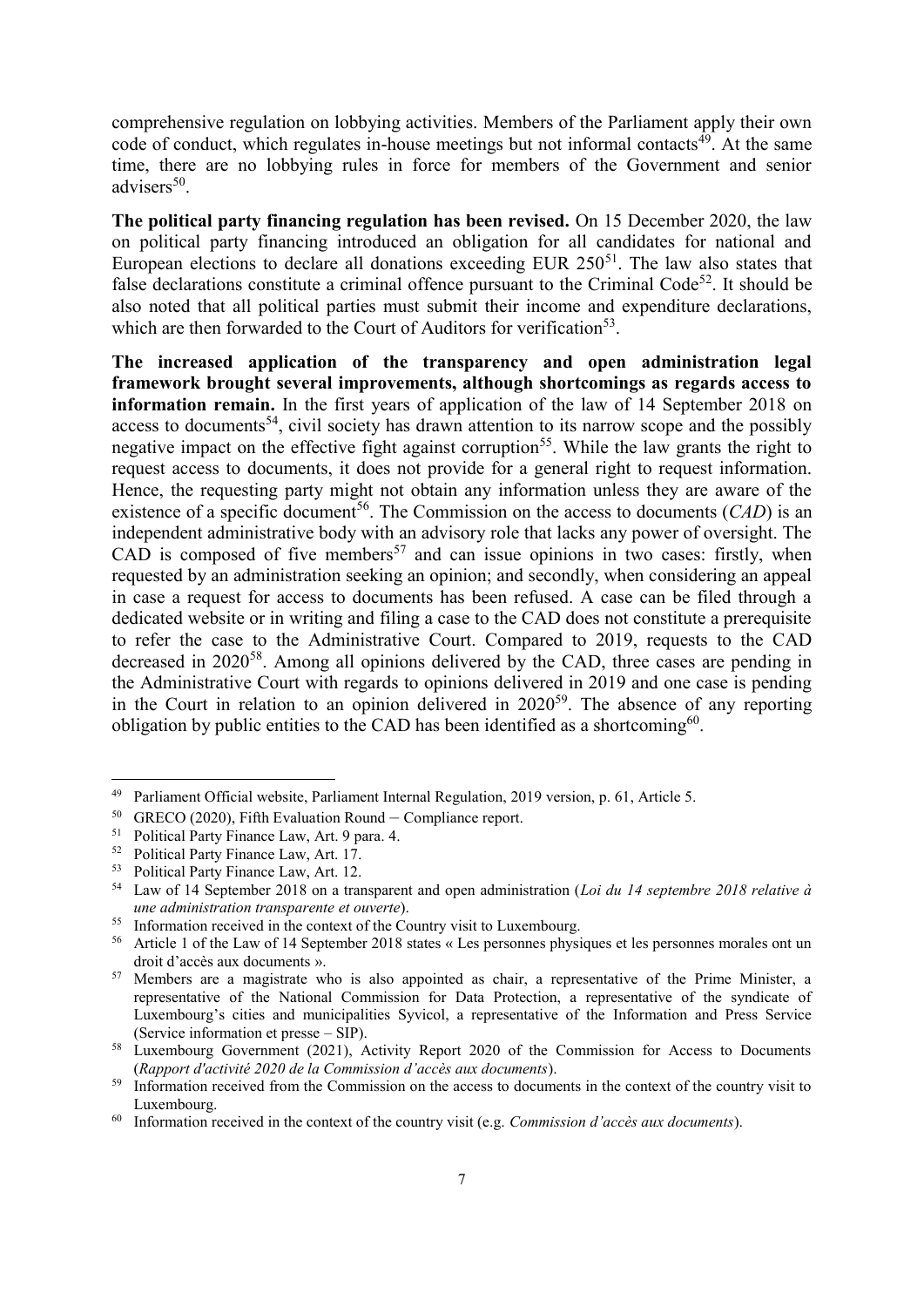**Whistleblower protection legislation currently in place is still limited to specific sectors such as private and public labour law.** Sectoral provisions include those in the Grand Ducal Police's code of conduct, which provides the possibility for police officers to anonymously contact the legal department to report acts that may constitute an infringement in the course of duty<sup>61</sup>. The preparation of the new framework for whistleblowers protection is currently ongoing with the aim of allowing for a more general and effective protection of whistleblowers<sup>62</sup>.

**No specific measures were reported to address corruption risks related to the COVID-19 pandemic**. The Grand Ducal Police issued a reminder to all law enforcement officials of the applicable ethical principles after identifying potential corruption risks during the pandemic<sup>63</sup>. Furthermore, police human resources were reassigned to support national authorities in the fight against the COVID-19 pandemic<sup>64</sup>. Training for newly recruited public officials and police officers migrated online, something that has shown to be more time efficient and cost effective<sup>65</sup>.

# **III. MEDIA PLURALISM AND MEDIA FREEDOM**

The legal framework concerning media freedom<sup>66</sup> and pluralism is based on a set of constitutional and legislative safeguards. Freedom of expression is explicitly recognised in the Constitution. The Law on Freedom of Expression in Media ensures protection for journalists. The Law on Electronic Media guarantees the financial and administrative independence of the audiovisual media regulator.

**Regulatory safeguards for the independence and effectiveness of the media regulator and its resources were strengthened.** The law of 26 February 2021 amended the 1991 Law on Electronic Media<sup>67</sup>, as well as the 2013 law establishing the audiovisual media regulator<sup>68</sup>, the *Autorité Luxembourgoise Indépendente de l'Audiovisuel* (ALIA), to transpose the revised Audiovisual Media Services Directive (AVMSD). In particular, the law has entrusted ALIA with new regulatory functions, such as establishing mechanisms to assess the measures taken by video-sharing platforms and encouraging the development of media literacy. The law now provides explicitly that ALIA shall carry out its tasks impartially, independently and transparently. Moreover, the law allows ALIA to request from media service providers the information necessary for the exercise of its functions, as well as to impose sanctions for the non-respect of its decisions. The Parliament has increased the budget allocation to ALIA by 70% compared to 2020. In addition, four new positions have been granted to fulfil the new

**<sup>.</sup>** <sup>61</sup> Grand Ducale Police (2019), Code of Ethics of the Police (*Code de déontologie de la police*). According to the information received during the country visit, in 2020 there was only one request through the internal reporting channel.

 $62$  Information received from COPRECO in the context of the country visit to Luxembourg.

 $^{63}$  Input from Luxembourg for the 2021 Rule of Law Report, p. 11.<br> $^{64}$  Information received by the Police Grand Ducal in the context of

Information received by the Police Grand Ducal in the context of the country visit to Luxembourg.

<sup>&</sup>lt;sup>65</sup> Information received by the Police Grand Ducal in the context of the country visit to Luxembourg.

<sup>66</sup> Despite increase in overall score, Luxembourg has moved down 3 positions in the 2021 World Press Freedom Index compiled by Reporters Without Borders (RSF), where it now appears in the 20<sup>th</sup> place vs  $17<sup>th</sup>$ in 2020. Luxembourg ranks  $11<sup>th</sup>$  among the 27 EU Member States. The drop in position could be due to overall increase of the score in other countries.

<sup>67</sup> Law on Electronic Media.

<sup>&</sup>lt;sup>68</sup> For more information see http://data.legilux.public.lu/eli/etat/leg/rect/2013/11/14/n1/jo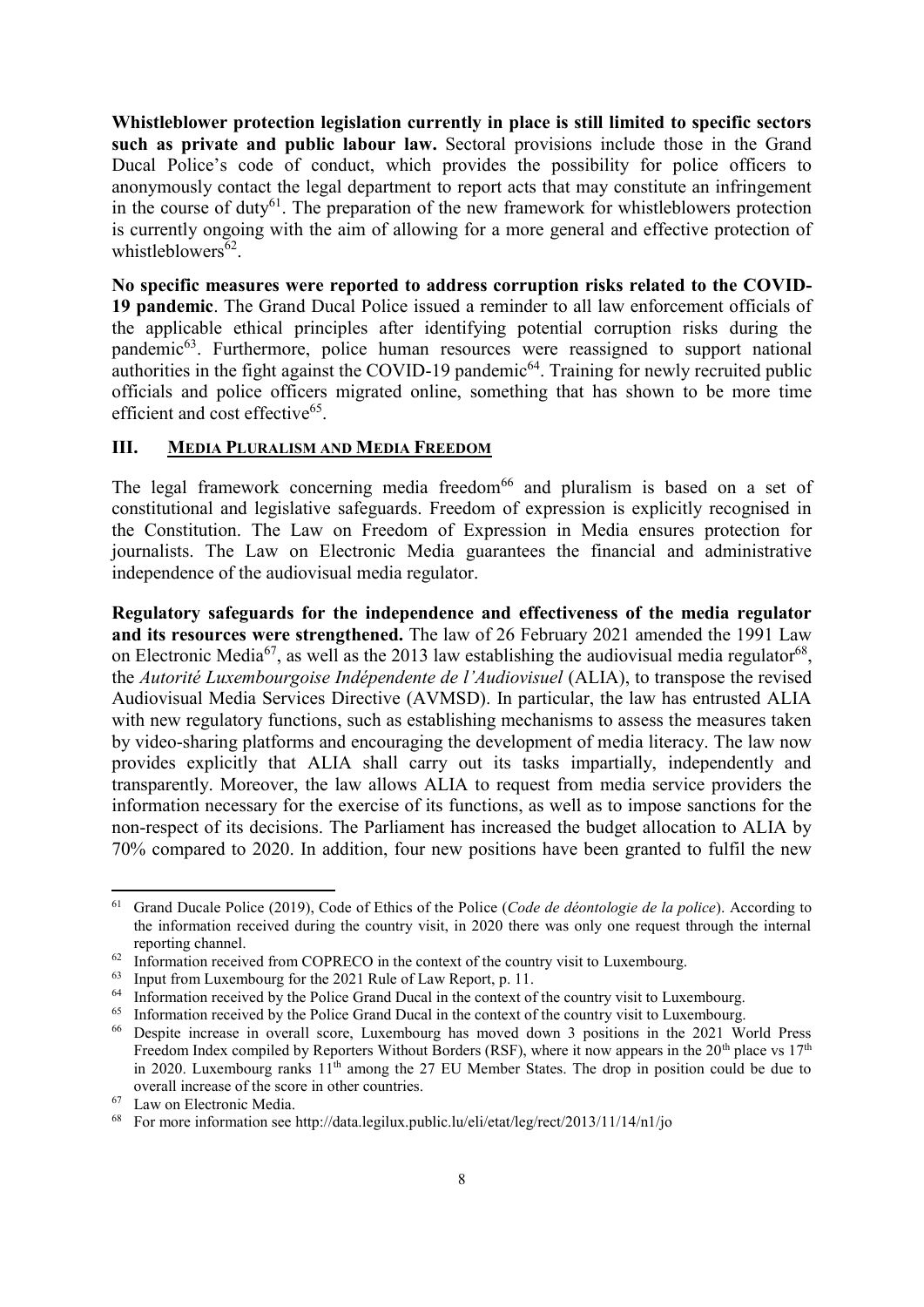tasks assigned to the regulator. ALIA also plays a role in supervising the audiovisual sector's political independence. ALIA notes in a report that television broadcasts produced by municipalities on a local level could potentially be used to push a political agenda as the editorial responsibility lies within the municipality itself<sup>69</sup>. There is a highly concentrated media landscape in Luxembourg coupled with a small market size<sup>70</sup>.

**The Government has addressed concerns raised by stakeholders related to its communication and transparency during the COVID-19 pandemic.** Two major organisations defending press freedom<sup>71</sup> criticised the Government's communication and the lack of transparency towards journalists, especially during the COVID-19 pandemic. This concerned notably the limited access to information arising from the restricted physical presence of journalists during press conferences. Following these criticisms, after some weeks physical press conferences were reinstated $72$ .

**The authorities took some steps to address the impact of the COVID-19 pandemic on the media**. To alleviate the economic impact on media, the authorities established a temporary aid scheme for media outlets and journalists<sup>73</sup>. Media outlets could apply for aid that would amount to an annual EUR 5000 per journalist employed by them. The scheme concerned only professional journalists employed by eligible publishers, excluding freelance journalists who had to apply for support from a different aid scheme designed for independent professionals.

**Legislative work progressed on the reform of the press aid scheme.** Presented by the Government in July 2020, the future regime is aimed to be technologically neutral and apply equally to print and online news media. While welcoming the reform, stakeholders expressed some concerns about the limited public consultation process, the envisaged relatively small amount of support per journalist as well as the lack of precision on how online media and new or hybrid profiles in the media field (e.g. web content managers, fact-checkers) will be treated. The reform of the press aid scheme is of a structural nature and is still under discussion. Thus it is not possible to know at this stage whether it will include freelance journalists as well.

**Access by journalists to official documents continues to raise concerns<sup>74</sup> .** Stakeholders pointed out particularly the negative effects of the Law of 14 September 2018 on a Transparent and Open Administration on the journalistic profession, due to the lengthy procedures for obtaining documents. Stakeholders have suggested that a fast-track procedure

1

<sup>69</sup> 2021 Media Pluralism Monitor Report for Luxembourg, p. 14.

<sup>&</sup>lt;sup>70</sup> These two factors together could potentially have negative effects on the media pluralism landscape. See the 2021 Media Pluralism Monitoring Report, which highlights that one Group dominates the audiovisual and online sectors, and two Groups - the printed press. It also points to large consumption of foreign TV channels. See 2021 Media Pluralism Monitor Report for Luxembourg, pp 11 and 12.

<sup>71</sup> *Association luxembourgeoise des journalistes professionnels* and *Conseil national de la presse* – contribution from ENNHRI for the 2021 Rule of Law Report, p. 235-236.

<sup>72</sup> Press conferences went fully digital 18 March 2020 and stayed like this until the second week of May. Luxembourg Government (2020), New practical arrangements for government press conferences.

<sup>73</sup> Luxembourg Government, Financial aid for publishers in the context of the COVID-19 pandemic.

<sup>74</sup> 2020 Rule of Law Report country chapter on the rule of law situation in Luxembourg, page 8.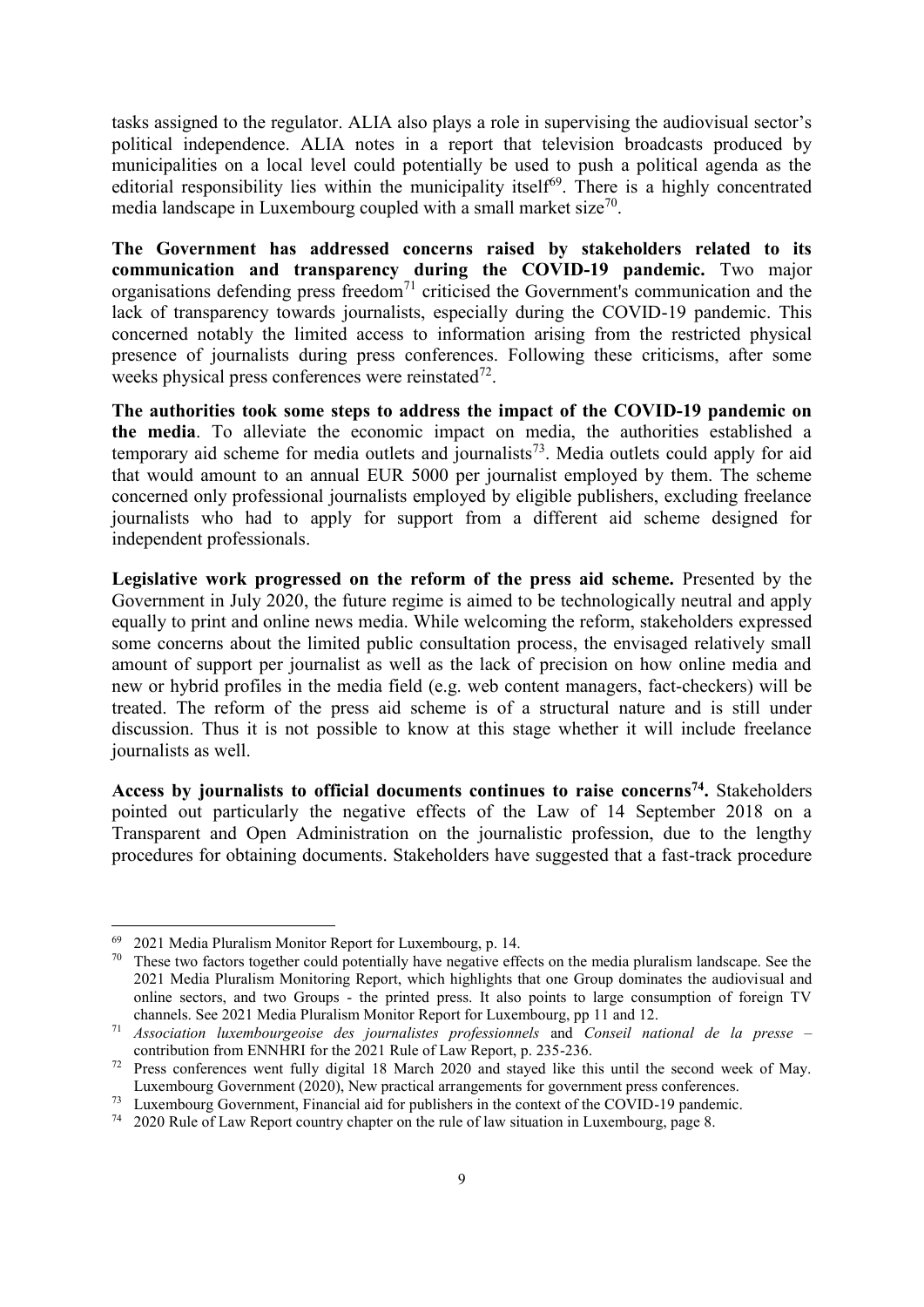for journalists should be put in place<sup>75</sup>. In this context, journalists recalled that Luxembourg is still one of the Member States not to guarantee a fast-track access to information for the press that would be different from the right to access to information for citizens, and called on the Government to introduce such a procedure. Moreover, stakeholders<sup>76</sup> have raised concerns about the selective approach in disclosing information on the part of the authorities. The *Commission consultative des Droits de l'Homme* (CCDH) similarly appealed to the Government to guarantee journalists access to information in all circumstances. Moreover, as recalled during stakeholder consultation of the aforementioned reform of the press aid scheme<sup>77</sup>, this access to information was included in the Government's programme declaration for 2018-2023<sup>78</sup> .

**The framework for the protection of journalists remains robust**. Since the 2020 Rule of Law Report, the Commission has not received any indications concerning a weakening of the framework for the protection of journalists. In this regard, no alerts concerning Luxembourg have been created in the Council of Europe Platform to promote the protection of journalism and safety of journalists<sup>79</sup> since 2015. While criminal defamation prosecutions against the media are still scarce, a concern remains amongst professionals and NGOs that these cases may be used as a means to intimidate media and journalists, as a new case was brought before the courts this year $80$ .

# **IV. OTHER INSTITUTIONAL ISSUES RELATED TO CHECKS AND BALANCES**

Luxembourg is a unicameral $81$  parliamentary democracy, in which legislative proposals can originate from the Government and from members of Parliament. The Council of State gives an advisory opinion on draft legislation, whether proposed by the Government or by members of Parliament. The Constitutional Court scrutinises the constitutionality of legislation. Independent authorities play an important role in the system of checks and balances.

**Two new constitutional revisions were proposed to give direct access of citizens to the Constitutional Court and to streamline the old provisions related to the State, the Head**  of State and the Government. The first constitutional revision tabled in June 2020<sup>82</sup> aims to give citizens direct access to the Constitutional Court for regulatory measures taken by the Government in case of state of emergency $83$ . The aim of the revision is to protect fundamental

<sup>75</sup> In April 2021, the Luxembourg Association of Professional Journalists (ALJP) started a campaign for an additional article to the press law that would oblige the authorities to provide information to the media within a specific timeframe. Journalists and their organisations have been advocating for a solid access to information and transparency since the 2004 Freedom of Expression Act. Currently, access to information is covered by the 2018 law on "open and transparent administration", which was designed for any citizen and does not provide a statutory right to information for journalists specifically. See also contribution from ENNHRI for the 2021 Rule of Law Report, p. 235.

See Reporters Without Borders, 2020 World Press Freedom Index.

<sup>77</sup> Projet de loi relatif à un régime d'aides en faveur du journalisme professionnel et abrogeant la loi modifiée du 3 août 1998 sur la promotion de la presse écrite – Opinion of the "*l'Association luxembourgeoise des journalistes professionnels*".

<sup>&</sup>lt;sup>78</sup> Luxembourg Government (2018), Government's programme declaration for 2018-2023, p. 24.<br><sup>79</sup> Council of Europe: Platform to promote the protection of iournalism and safety of iournalists—

<sup>&</sup>lt;sup>79</sup> Council of Europe: Platform to promote the protection of journalism and safety of journalists– Luxembourg.<br><sup>80</sup> Information received in the context of the country visit to Luxembourg (e.g. ALIP).

 $80$  Information received in the context of the country visit to Luxembourg (e.g. ALJP).<br> $81$  The perliament is composed of the Chamber of Deputies.

The parliament is composed of the Chamber of Deputies.

<sup>&</sup>lt;sup>82</sup> Project No. 7620 – Draft revision of Art. 32 of the Constitution.

 $83$  Art. 32(4) of the Constitution.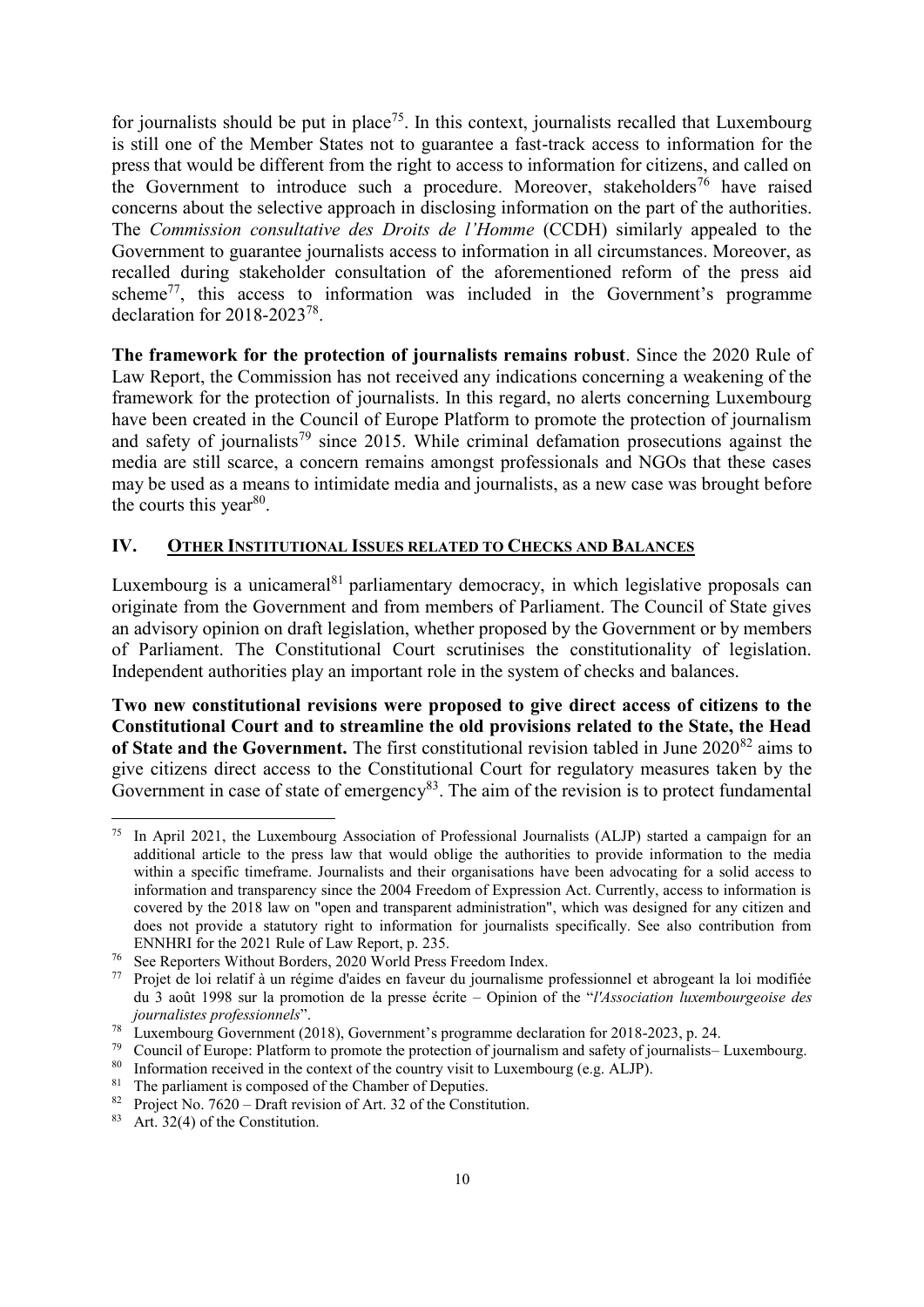rights. On 9 March 2021, the Council of State gave its opinion on this revision<sup>84</sup> expressing that it sees no need for such reform considering that the regulatory measures adopted in the state of emergency do not escape the review of legality carried out by any judge<sup>85</sup>. Following this opinion, the Parliament has to discuss and decide how to proceed, based on the comments and assessment received.<sup>86</sup> The second constitutional revision tabled on 17 November 2020<sup>87</sup> aims at amending the organisation of the State<sup>88</sup>, the Head of State<sup>89</sup>, the constitutional monarchy, the Government<sup>90</sup>, relations between the State and religious communities<sup>91</sup>, and municipalities<sup>92</sup>. The goal of this revision is to modernise the Constitution through streamlining the old provisions related to the State, the Head of State and the Government. Moreover, it would clarify that the role of the Grand Duke is symbolic and formal, while the political responsibility for the acts of the Grand Duke is ensured by the members of the Government. On 9 March 2021, the Council of State gave a positive opinion on this revision<sup>93</sup> noting that many of the provisions were already approved by the Council under the abandoned draft Constitution<sup>94</sup>.

**The decision-making process appears to be inclusive but stakeholders' recommendations are often not followed.** Concerns have been raised as regards the regularity and extent of consultation of stakeholders in the decision-making process. Throughout the ordinary legislative procedure, a consultative opinion of the Council of State

1

 $93$  Opinion No. CE 60.469 on Project No. 7700.

Opinion No. CE 60.288 on Project No. 7620.

See Art.32(4), Art. 95 and Art. 95ter of the Constitution - the specific mission of the Constitutional Court is to control the constitutionality of laws while the jurisdictional control of regulatory acts fall, for direct recourse, to the administrative judge and, for incidental control, to any judge.

<sup>&</sup>lt;sup>86</sup> The Parliament can propose additional amendments to align the text with the opinion of the Council of State; can decide to pursue the reform regardless of the opinion; can decide to not further pursue the reform.

<sup>&</sup>lt;sup>87</sup> Project No. 7700 - Revision of Chapters I, III, V, VII, IX, X, XI and XII of the Constitution.

<sup>88</sup> E.g. Chapter I of the draft text brings together various provisions which are currently dispersed in other places of the constitutional text. Moreover, it explicitly enshrines the notion of the rule of law in the Constitution.

<sup>&</sup>lt;sup>89</sup> E.g. Chapter III of the draft text brings together all the provisions relating to the Grand Duke, with the exception of those relating to Parliament. Moreover, the formal powers that the new text gives to the Head of State can only be exercised with the signature of the competent minister.

E.g. Chapter V of the draft text confirms the Government's institutional place in a parliamentary democracy. This is in accordance with the monist theory in parliamentary law, according to which the Government only exists under the sole condition of being supported by a majority in the Chamber of Deputies, even if the appointment of members of the Government is carried out by grand-ducal decree.

 $^{91}$  E.g. Chapter VII of the draft text introduces three guiding principles for the relations between the State and the Church and religious communities: churches and religious communities are separated from the State; relations between the churches and the religious communities and the State will be regulated by law; the law can also trace the outlines of the conventions to be concluded between the State and the churches and religious communities.

 $92$  E.g. Chapter IX of the draft text determines the constitutional regime under which the municipalities operate. It concerns topics such as finances of the municipalities, regulatory power and the creation of municipal public enterprises.

<sup>&</sup>lt;sup>94</sup> With the decision to not further pursue the previous constitutional reform that ran from 2009 to 2019, the anchoring of the Ombudsman institution at the constitutional level is not currently discussed. As explained before, the present approach is to introduce targeted revisions on specific topics, in this context the reform as regards the Ombudsman could be reintroduced. On 29 June 2021, a new revision of the Constitution was tabled in Parliament. It focuses on the role of the Parliament and aims at strengthening its role. The text will now be sent for the opinion of the Council of State and will be open for public consultation. See Project No. 7777 - Proposition for revision of Chapters IV and Vbis of the Constitution.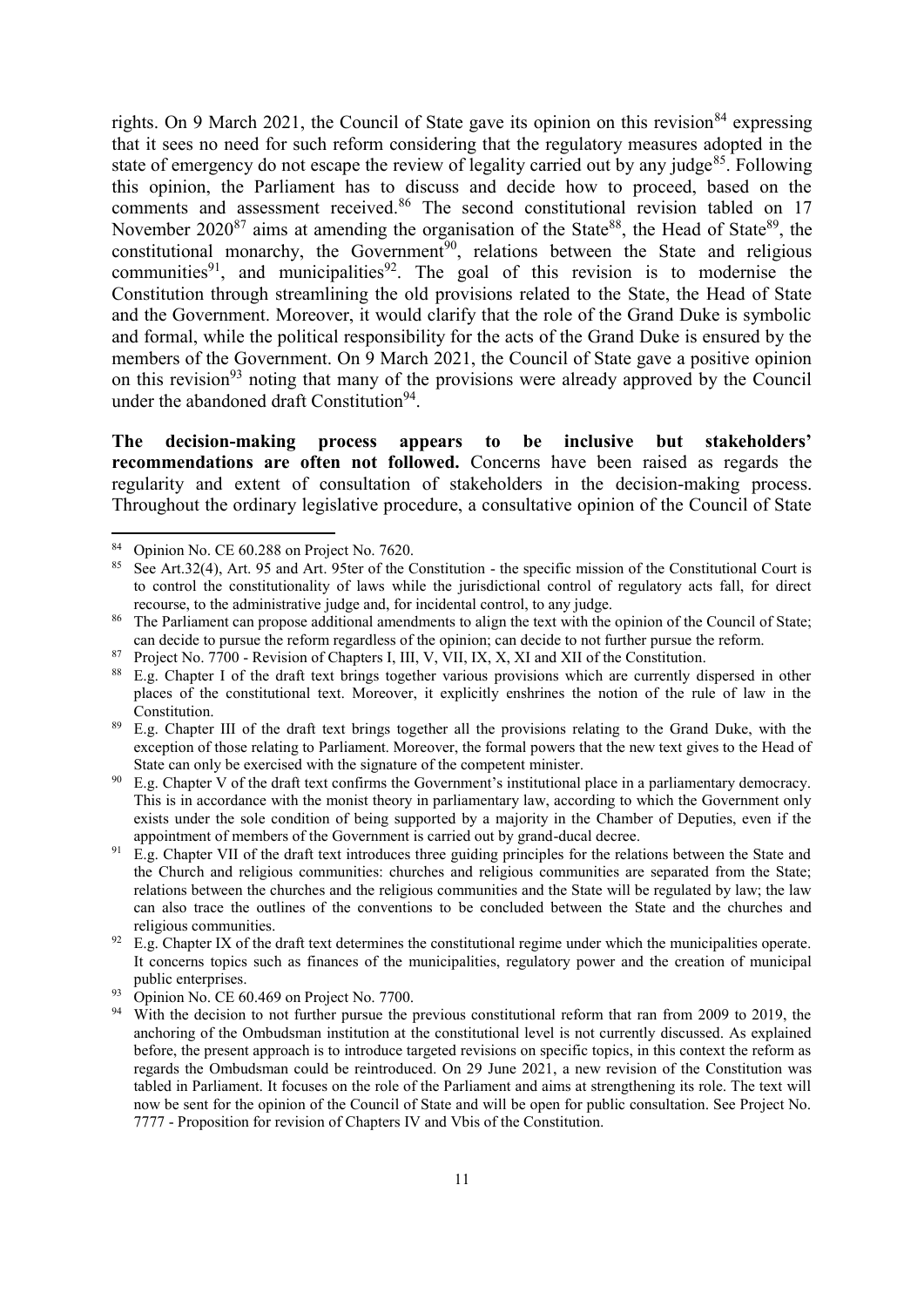is mandatory for every proposed legislation. In addition, there are five professional chambers<sup>95</sup>, which are consulted for an opinion in their respective field of expertise. Their opinions are an integral part of the legislative proposal and are taken into account when preparing amendments to the draft legislation<sup>96</sup>. However, while it is possible for other stakeholders<sup>97</sup> to submit opinions, their recommendations are not regularly followed<sup>98</sup>. As regards the regulatory procedure, the opinion of the Council of State is also mandatory, except for regulatory measures taken during a state of emergency, where requesting such opinion is facultative<sup>99</sup>. The opinion of the professional chambers must also be requested for any draft regulatory measure in their respective field of expertise. Furthermore, failure to consult the competent professional chambers on a draft regulation entails legal sanctions<sup>100</sup>. As to the role of the Consultative Commission for Human Rights (CCDH) in the regulatory process, although there is no obligation for the Government to reply or follow the CCDH's recommendations, certain stakeholders reported that the Government rarely takes them into account, in particular during the COVID-19 pandemic<sup>101</sup>. Furthermore, the CCDH consultation in the legislative process by a parliamentary committee remains rare as well. Regarding the involvement of other human rights bodies (e.g. the Ombudsman), the Government occasionally conducts consultations on a bilateral basis or within the framework of the inter-ministerial human rights Committee. However, their input and recommendations are rarely taken into account<sup>102</sup>.

**Ordinary legislative procedures are currently used to enact measures to respond to the COVID-19 pandemic.** Between 18 March 2020 and 24 June 2020, Luxembourg relied on a state of emergency for addressing the COVID-19 pandemic. This constitutional regime<sup>103</sup> allowed the Government to adopt adequate, necessary and proportionate measures in all matters for a limited amount of time. Subsequently, the Parliament has been using the ordinary legislative procedure, accompanied with shorter deadlines, to address the challenges related to the COVID-19 pandemic. In spite of the fact that the amendments are introduced in an accelerated manner, the Parliament seeks to carry out stakeholder consultations. However, stakeholders have concerns about the inclusiveness of the consultation process, especially

1

<sup>95</sup> *Chambre des salariés*; *Chambre des fonctionnaires et employés publics*; *Chambre d'agriculture*; *Chambre de commerce*; *Chambre des métiers.*

<sup>&</sup>lt;sup>96</sup> The requests for such opinions are mandatory for the Parliament, but obtaining their opinion is not. Moreover, the omission to consult these organisations is not a condition for legality of the legislation. – Information received in the context of the country visit to Luxembourg.

<sup>97</sup> E.g. CCDH; Ombudsman; Non-governmental Organisations (Civil Society Organisations); Other professional organisations, outside of the professional chambers that are already consulted.

<sup>&</sup>lt;sup>98</sup> The Parliament can receive contributions from stakeholders and when they are related to a specific case, they will be forwarded to the relevant committees. – Information received in the context of the country visit to Luxembourg. See also Contribution from ENNHRI for the 2021 Rule of Law Report. p. 235.

<sup>&</sup>lt;sup>99</sup> Art. 1(1) Law on the organisation of the Council of State of 16 June 2017 - The Government decides whether an opinion of the Council of State is necessary or not. Also confirmed in the context of the country visit to Luxembourg.

<sup>&</sup>lt;sup>100</sup> Consultation of the professional chambers concerned is therefore a condition of legality for a Grand-Ducal regulation or a ministerial regulation.

<sup>&</sup>lt;sup>101</sup> For instance, very few of the CCDH''s recommendations regarding COVID-19 laws have been taken into account (10 opinions were issued in 2020, 4 in 2021 at the time of the submission of the contribution). - Contribution from ENNHRI for the 2021 Rule of Law report. p.235 covering 2020 and 2021.

<sup>102</sup> See previous reference.

<sup>103</sup> Article 32(4) of the Luxembourgish Constitution.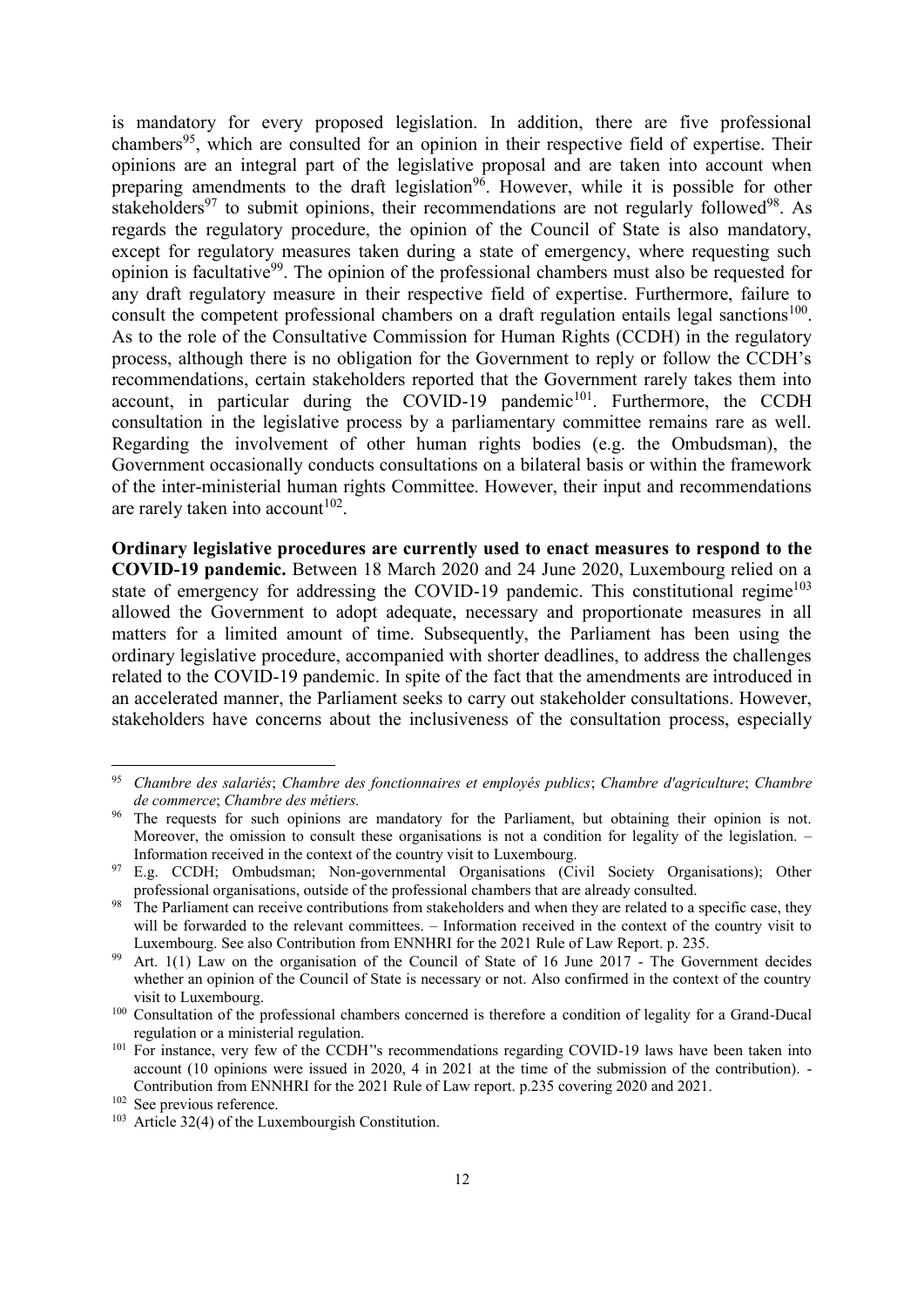when legislation is being adopted very rapidly<sup>104</sup> which often limits consultation to the Council of State and the professional chambers $^{105}$ .

**The "House of Human Rights" was established.** The initiative<sup>106</sup> to unite the key independent authorities fulfilling key roles in safeguarding fundamental rights in one location was finalised in 2020. The House of Human Rights brings together the CCDH, the Ombudsman for the Rights of the Child, and the Centre for Equal Treatment. The goal of the House of Human Rights is to facilitate citizens' access to the institutions protecting fundamental rights and to increase the synergies between the different institutions. The CCDH is the accredited National Human Rights Institution of Luxembourg<sup>107</sup>. The Ombudsman for the Rights of the Child is specifically tasked with the protection of the rights of every person under 18 years of age<sup>108</sup>. The Centre for Equal Treatment is the equality body of Luxembourg<sup>109</sup>.

**Although the COVID-19 pandemic has had an impact the work of NGOs, the civic space in Luxembourg remains open<sup>110</sup>**. Since April 2020 fundraising campaigns as well as advocacy and awareness activities had to be cancelled due to the COVID-19 pandemic. NGOs reported that the interruption of associative activity was accompanied by consequences at the financial level<sup>111</sup>. However, in November 2020, the Government presented various grants projects and the eligibility criteria for obtaining a grant<sup>112</sup>.

1

<sup>&</sup>lt;sup>104</sup> Often within a week after being proposed.

<sup>&</sup>lt;sup>105</sup> E.g. Draft law on the amended law of July 17, 2020 on measures to combat the COVID-19 pandemic.

<sup>&</sup>lt;sup>106</sup> Initiative started in 2007-08.

 $107$  It gives opinions and recommendations on matters related to fundamental rights, either on its own initiative or at the request of the Government For more information see 2020 Rule of Law Report, country chapter on the rule of law situation in Luxembourg, p. 9. See also https://ganhri.org/membership/

<sup>&</sup>lt;sup>108</sup> It examines complaints, makes recommendations for better protection and promotion of the rights of the child and advises on the implementation of children's rights. For more information see <http://ork.lu/index.php/fr/missionsork>

<sup>&</sup>lt;sup>109</sup> Its purpose is to promote, analyse and monitor equal treatment between all persons without discrimination on the basis of race, ethnic origin, sex, sexual orientation, religion or beliefs, handicap or age. For more information see <https://equineteurope.org/what-are-equality-bodies/european-directory-of-equality-bodies/> and<https://cet.lu/missions/>

<sup>&</sup>lt;sup>110</sup> See 2020 Rule of Law Report, country chapter on the rule of law situation in Luxembourg, p. 9. See also rating given by CIVICUS. Ratings are on a five-category scale defined as: open, narrowed, obstructed, repressed and closed.

<sup>&</sup>lt;sup>111</sup> CLAE (2020), Investigation into the associative difficulties linked to the Covid-19 pandemic in Luxembourg (Enquête sur les difficultés associatives liées à la pandémie du Covid-19 au Luxembourg), May 2020.

<sup>&</sup>lt;sup>112</sup> CLAE (2020), Ministry of Culture: what financial support for associations? (Ministère de la culture : quel soutien financier pour les associations?), 26 November 2020.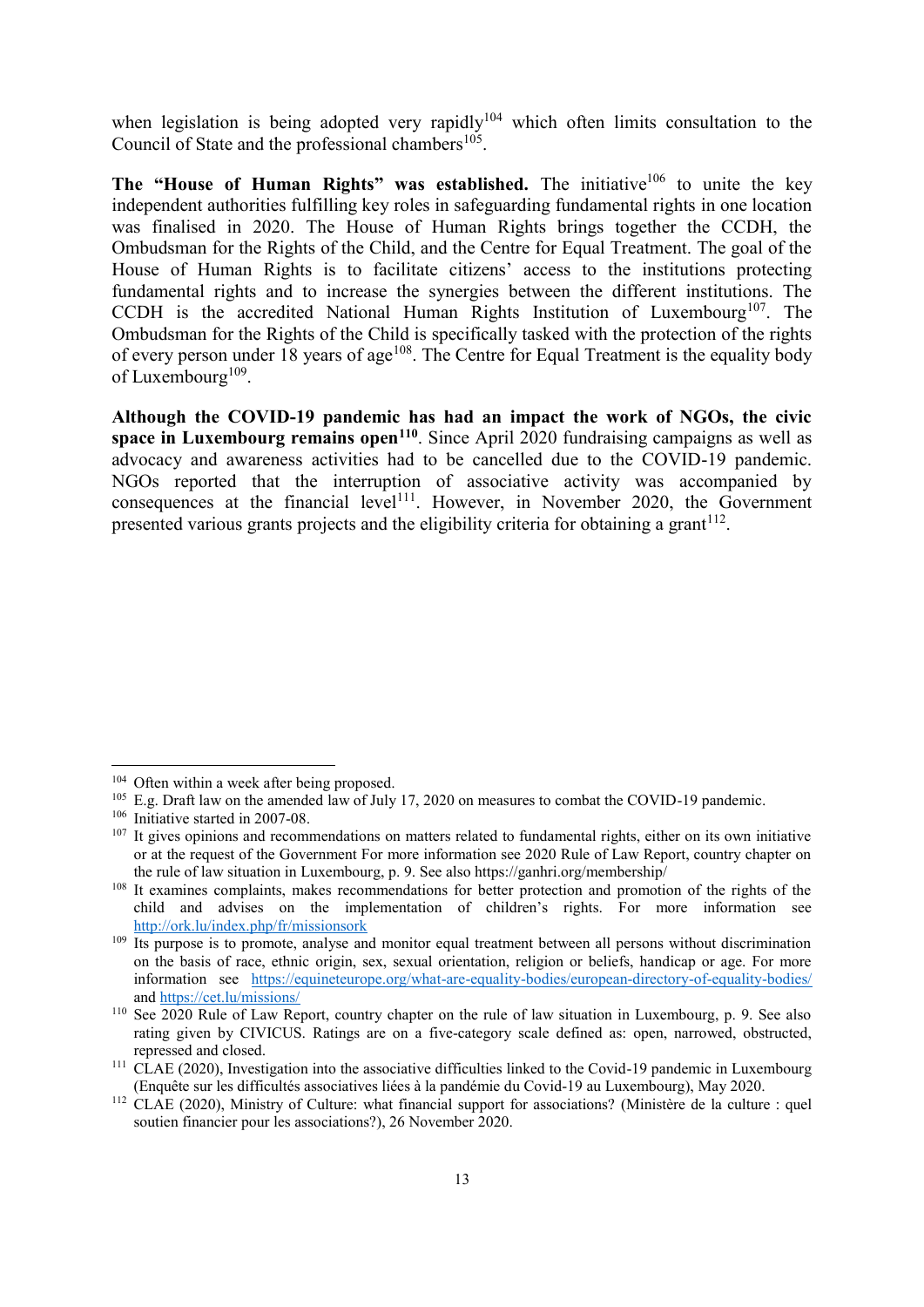#### **Annex I: List of sources in alphabetical order\***

*\* The list of contributions received in the context of the consultation for the 2021 Rule of Law report can be found at [https://ec.europa.eu/info/policies/justice-and-fundamental-rights/upholding-rule](https://ec.europa.eu/info/policies/justice-and-fundamental-rights/upholding-rule-law/rule-law/rule-law-mechanism/2021-rule-law-report-targeted-stakeholder-consultation)[law/rule-law/rule-law-mechanism/2021-rule-law-report-targeted-stakeholder-consultation.](https://ec.europa.eu/info/policies/justice-and-fundamental-rights/upholding-rule-law/rule-law/rule-law-mechanism/2021-rule-law-report-targeted-stakeholder-consultation)*

Activity Report 2020 of the Commission for Access to Documents (Rapport d'activité 2020 de la Commission d'accès aux documents) ([https://gouvernement.lu/dam-assets/fr/publications/rapport](https://gouvernement.lu/dam-assets/fr/publications/rapport-activite/minist-etat/cad/rapport-activite-2020-cad.pdf)[activite/minist-etat/cad/rapport-activite-2020-cad.pdf\)](https://gouvernement.lu/dam-assets/fr/publications/rapport-activite/minist-etat/cad/rapport-activite-2020-cad.pdf).

Centre for Media Pluralism and Media Freedom (2021), *Media pluralism monitor 2021*[\(https://cmpf.eui.eu/media-pluralism-monitor/mpm-2021/\)](https://cmpf.eui.eu/media-pluralism-monitor/mpm-2021/).

Civicus, Monitor tracking civic space – Luxembourg [\(https://monitor.civicus.org/country/luzembourg/\)](https://monitor.civicus.org/country/luzembourg/).

Chamber of Deputies*, Chambre des Députés* (2019)*,*Internal regulation, 2019 version, [\(https://chd.lu/wps/wcm/connect/public/5abf3456-f398-4259-a831-](https://chd.lu/wps/wcm/connect/public/5abf3456-f398-4259-a831-20788c0f208c/reglementjuli2019.pdf?MOD=AJPERES&ContentCache=NONE&CACHE=NONE&CVID=mOb0p1W&CVID=mOb0p1W) [20788c0f208c/reglementjuli2019.pdf?MOD=AJPERES&ContentCache=NONE&CACHE=NONE&](https://chd.lu/wps/wcm/connect/public/5abf3456-f398-4259-a831-20788c0f208c/reglementjuli2019.pdf?MOD=AJPERES&ContentCache=NONE&CACHE=NONE&CVID=mOb0p1W&CVID=mOb0p1W) [CVID=mOb0p1W&CVID=mOb0p1W\)](https://chd.lu/wps/wcm/connect/public/5abf3456-f398-4259-a831-20788c0f208c/reglementjuli2019.pdf?MOD=AJPERES&ContentCache=NONE&CACHE=NONE&CVID=mOb0p1W&CVID=mOb0p1W).

Council of Europe: Committee of Ministers (2010), Recommendation CM/Rec(2010)12 of the Committee of Ministers to member states on judges: independence, efficiency and responsibilities.

Council of Europe: Platform to promote the protection of journalism and safety of journalists– Luxembourg. [\(https://www.coe.int/en/web/media-freedom/luxembourg\)](https://www.coe.int/en/web/media-freedom/luxembourg).

Council of Europe: Venice Commission (2020), Opinion No. 1002 / 2020 on urgent interim opinion on the draft new constitution of Bulgaria (CDL-AD(2020)035).

Council of State (2015), *Internal regulation* [\(https://conseil](https://conseil-etat.public.lu/fr/legislation/reglesdeontologiques.html)[etat.public.lu/fr/legislation/reglesdeontologiques.html\)](https://conseil-etat.public.lu/fr/legislation/reglesdeontologiques.html).

Directorate-General for Communication (2020a), *Flash Eurobarometer 482: businesses' attitudes towards corruption in the EU.*

Directorate-General for Communication (2020b), *Special Eurobarometer 502: corruption.*

Draft law on the amended law of July 17, 2020 on measures to combat the COVID-19 pandemic. <http://legilux.public.lu/eli/etat/projet/pl/20170427>

ENHRI (2020), contribution from ENNHRI for the 2021 Rule of Law Report.

Ethics Committee (2020), *Opinion of the Ethics Committee (Avis du comité d'éthique), (22.04.2020)*  [\(https://gouvernement.lu/dam-assets/systeme-politique/gouvernement/rb-code-deontologie/Avis-du](https://gouvernement.lu/dam-assets/systeme-politique/gouvernement/rb-code-deontologie/Avis-du-comite-d-ethique-24042020-.pdf)[comite-d-ethique-24042020-.pdf\)](https://gouvernement.lu/dam-assets/systeme-politique/gouvernement/rb-code-deontologie/Avis-du-comite-d-ethique-24042020-.pdf).

European Commission (2020), *2020 Rule of Law Report, country chapter on the rule of law situation in Luxembourg.*

European Commission (2019-2021), *The EU Justice Scoreboard.*

Fundamental Rights Agency (2021), *Legal environment and space of civil society organisations in supporting fundamental rights in Luxembourg*.

General Prosecutor Office (2020), *Annual Report 2019*, [\(https://justice.public.lu/content/dam/justice/fr/publications/rapport-activites-crf/rapport-crf-](https://justice.public.lu/content/dam/justice/fr/publications/rapport-activites-crf/rapport-crf-2019.pdf)[2019.pdf\)](https://justice.public.lu/content/dam/justice/fr/publications/rapport-activites-crf/rapport-crf-2019.pdf).

Grand Ducale Police (2019), Code of Ethics of the Police (*Code de déontologie de la police*), [\(https://police.public.lu/fr/publications/2019/code-deontologie-police.html\)](https://police.public.lu/fr/publications/2019/code-deontologie-police.html).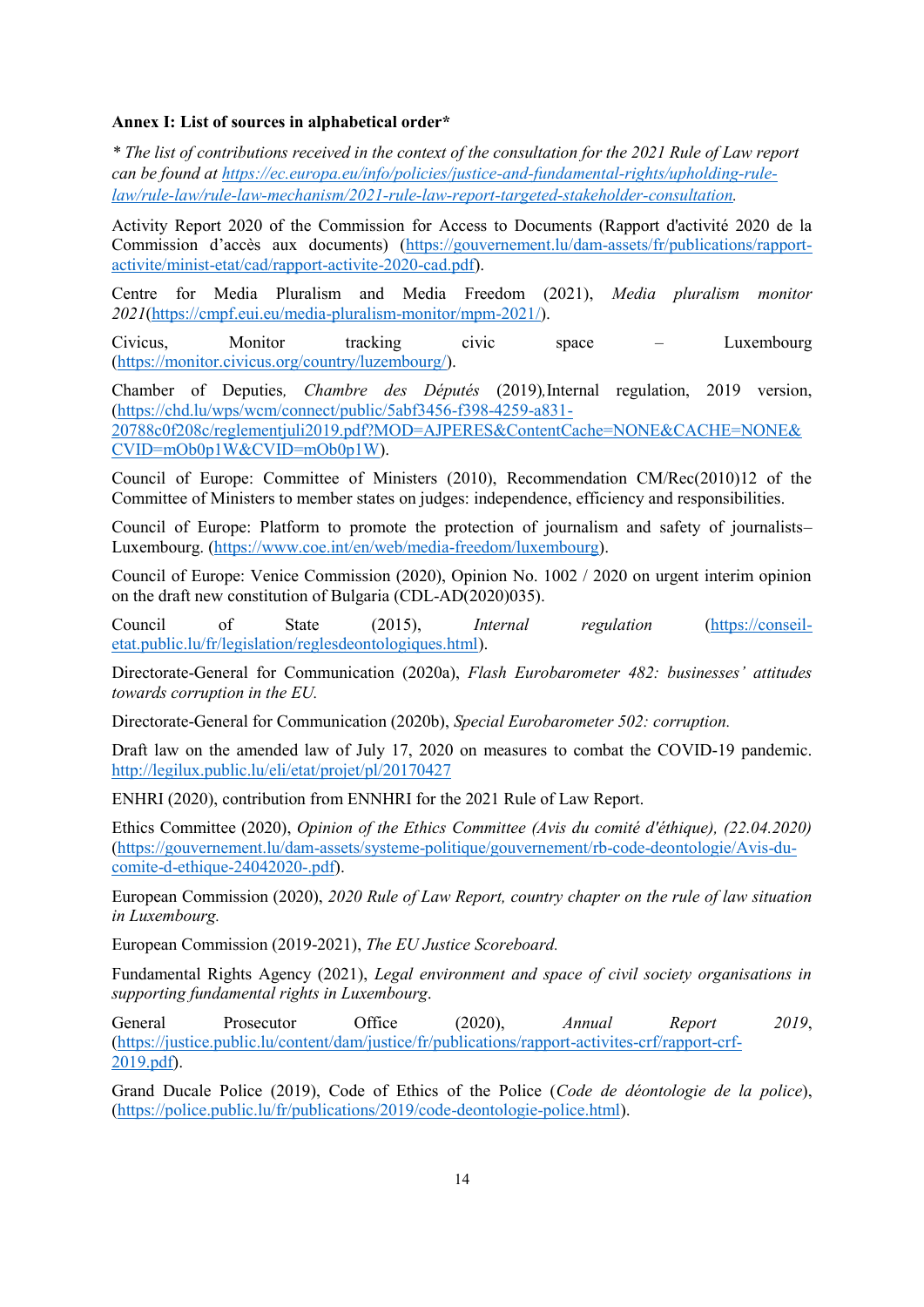GRECO (2020a), *Fourth evaluation round – Second Interim compliance report on Luxembourg, corruption prevention in respect of members of Parliament, judges and prosecutor* [\(https://rm.coe.int/fourth-evaluation-round-corruption-prevention-in-respect-of-members](https://rm.coe.int/fourth-evaluation-round-corruption-prevention-in-respect-of-members-of/1680a0424d)[of/1680a0424d\)](https://rm.coe.int/fourth-evaluation-round-corruption-prevention-in-respect-of-members-of/1680a0424d).

GRECO (2020b), *Fifth Evaluation Round – Compliance report on Luxembourg on Preventing corruption and promoting integrity in central governments (top executive functions) and law enforcement agencies* [\(https://rm.coe.int/fifth-evaluation-round-preventing-corruption-and-promoting](https://rm.coe.int/fifth-evaluation-round-preventing-corruption-and-promoting-integrity-i/1680a04279)[integrity-i/1680a04279\)](https://rm.coe.int/fifth-evaluation-round-preventing-corruption-and-promoting-integrity-i/1680a04279).

Luxembourg Government (2018a), *Code of Ethics*, [\(https://gouvernement.lu/dam-assets/fr/systeme](https://gouvernement.lu/dam-assets/fr/systeme-politique/gouvernement/rb-code-deontologie/Arrete-grand-ducal-du-14-novembre-2014-fixant-les-regles-deontologiques-des-membres-du-Gouvernement-et-leurs-devoirs-et-droits-dans-lexercice-de-la-fo.pdf)[politique/gouvernement/rb-code-deontologie/Arrete-grand-ducal-du-14-novembre-2014-fixant-les](https://gouvernement.lu/dam-assets/fr/systeme-politique/gouvernement/rb-code-deontologie/Arrete-grand-ducal-du-14-novembre-2014-fixant-les-regles-deontologiques-des-membres-du-Gouvernement-et-leurs-devoirs-et-droits-dans-lexercice-de-la-fo.pdf)[regles-deontologiques-des-membres-du-Gouvernement-et-leurs-devoirs-et-droits-dans-lexercice-de](https://gouvernement.lu/dam-assets/fr/systeme-politique/gouvernement/rb-code-deontologie/Arrete-grand-ducal-du-14-novembre-2014-fixant-les-regles-deontologiques-des-membres-du-Gouvernement-et-leurs-devoirs-et-droits-dans-lexercice-de-la-fo.pdf)[la-fo.pdf\)](https://gouvernement.lu/dam-assets/fr/systeme-politique/gouvernement/rb-code-deontologie/Arrete-grand-ducal-du-14-novembre-2014-fixant-les-regles-deontologiques-des-membres-du-Gouvernement-et-leurs-devoirs-et-droits-dans-lexercice-de-la-fo.pdf).

Luxembourg Government (2018b), *Government's programme declaration for 2018-2023* [\(https://gouvernement.lu/en/publications/accord-coalition/programme-gouvernemental.html\)](https://gouvernement.lu/en/publications/accord-coalition/programme-gouvernemental.html).

Luxembourg Government (2020a), Jurisdictional and prosecutorial statistics 2019 (*Statistiques des jurisdictions et des parquets Année 2019*) [\(https://justice.public.lu/dam-assets/fr/publications/rapport](https://justice.public.lu/dam-assets/fr/publications/rapport-activites-judiciaires/Rapports-juridictions-judiciaires-2019.pdf)[activites-judiciaires/Rapports-juridictions-judiciaires-2019.pdf](https://justice.public.lu/dam-assets/fr/publications/rapport-activites-judiciaires/Rapports-juridictions-judiciaires-2019.pdf) ).

Luxembourg Government (2020b), *New practical arrangements for government press conferences* [\(https://sip.gouvernement.lu/fr/actualites.gouvernement%2Bfr%2Bactualites%2Btoutes\\_actualites%2](https://sip.gouvernement.lu/fr/actualites.gouvernement%2Bfr%2Bactualites%2Btoutes_actualites%2Bcommuniques%2B2020%2B05-mai%2B02-modalites-conferences-presse.html) [Bcommuniques%2B2020%2B05-mai%2B02-modalites-conferences-presse.html\)](https://sip.gouvernement.lu/fr/actualites.gouvernement%2Bfr%2Bactualites%2Btoutes_actualites%2Bcommuniques%2B2020%2B05-mai%2B02-modalites-conferences-presse.html).

Luxembourg Government (2021), *Input from Luxembourg for the 2021 Rule of Law Report.*

Luxembourg Government*, Financial aid for publishers in the context of the COVID-19 pandemic –* [\(https://guichet.public.lu/en/entreprises/sectoriel/medias/indemnite-editeurs-publications-covid.html\)](https://guichet.public.lu/en/entreprises/sectoriel/medias/indemnite-editeurs-publications-covid.html).

Opinion No. CE 60.217, on Project No.7575 - <http://data.legilux.public.lu/file2/2021-03-23/36>

Opinion No. CE 60.288 on Project No.7620 - <http://data.legilux.public.lu/file2/2021-03-09/38>

Opinion No. CE 60.469 on Project No. 7700 - <http://data.legilux.public.lu/file2/2021-03-09/32>

Parliament Internal Regulation, 2019 version, p. 61, Article 5, [https://chd.lu](https://chd.lu/)

Project No. 6030 - a new draft Constitution - <http://legilux.public.lu/eli/etat/projet/ppc/10000>

Project No. 7323 – Draft law on the organisation of the Council for the judiciary <http://legilux.public.lu/eli/etat/projet/pl/10455>

Project No. 7575 – revision of Chapter VI (on Justice) of the Constitution, full text of the project <http://data.legilux.public.lu/file2/2021-02-24/23>

Project No. 7575 – revision of Chapter VI (on Justice) of the Constitution, full text of the project, new amendments from 23 February 2021 - <http://data.legilux.public.lu/file2/2021-02-24/23>

Project No. 7575 – revision of Chapter VI (on Justice) of the Constitution <http://legilux.public.lu/eli/etat/projet/ppc/20130254>

Project No. 7620 – Draft revision of Art. 32 of the Constitution <http://legilux.public.lu/eli/etat/projet/ppc/20130257>

Project No. 7700 - Revision of Chapters I, III, V, VII, IX, X, XI and XII of the Constitution <http://legilux.public.lu/eli/etat/projet/ppc/20130258>

Project No. 7777 - Proposition for revision of Chapters IV and Vbis of the Constitution http://legilux.public.lu/eli/etat/projet/ppc/20130260

Reporters Without Borders, World Press Freedom Index. [https://rsf.org/en/ranking.](https://rsf.org/en/ranking)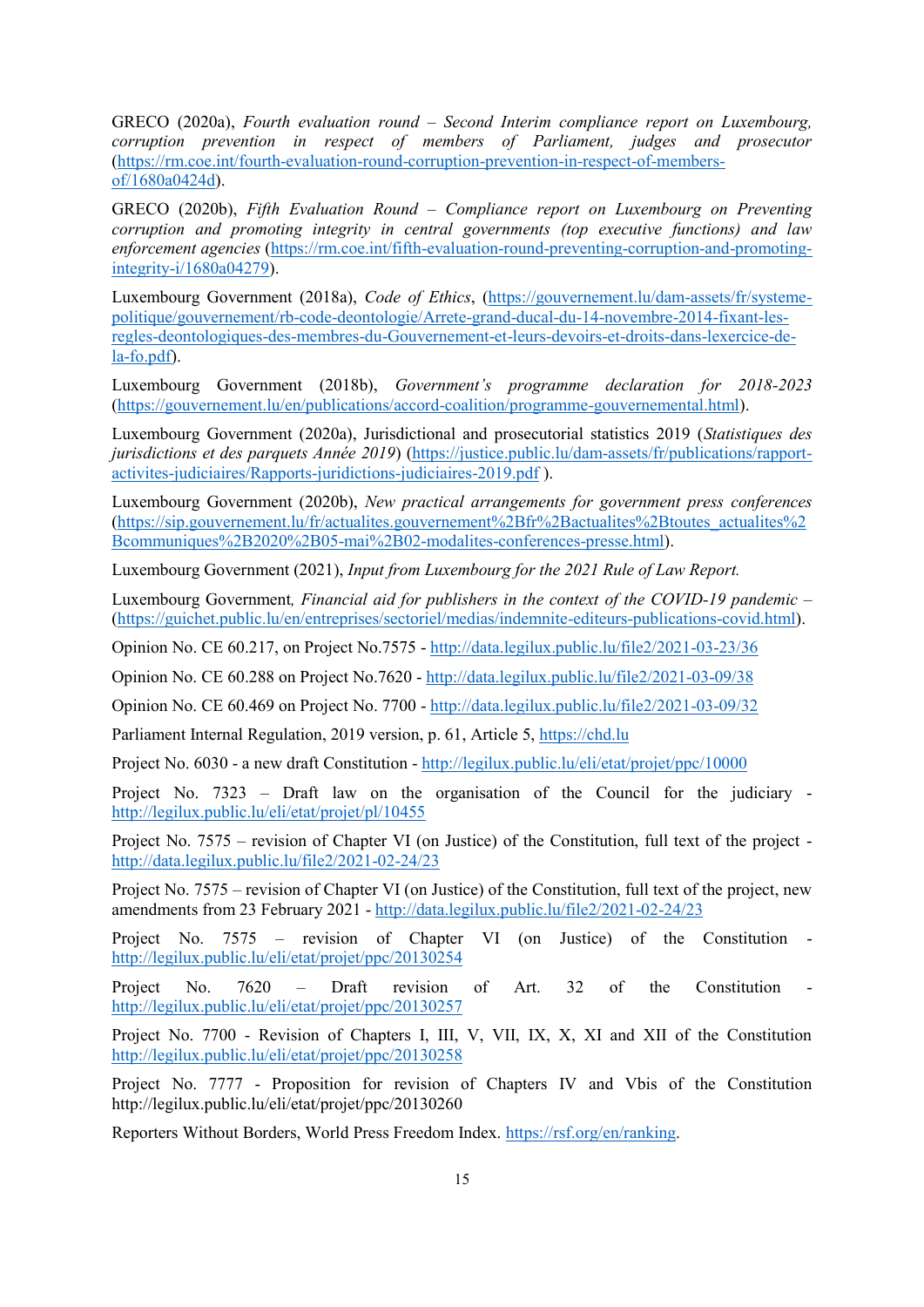Transparency International (2021), *2020 Corruption Perception Index.*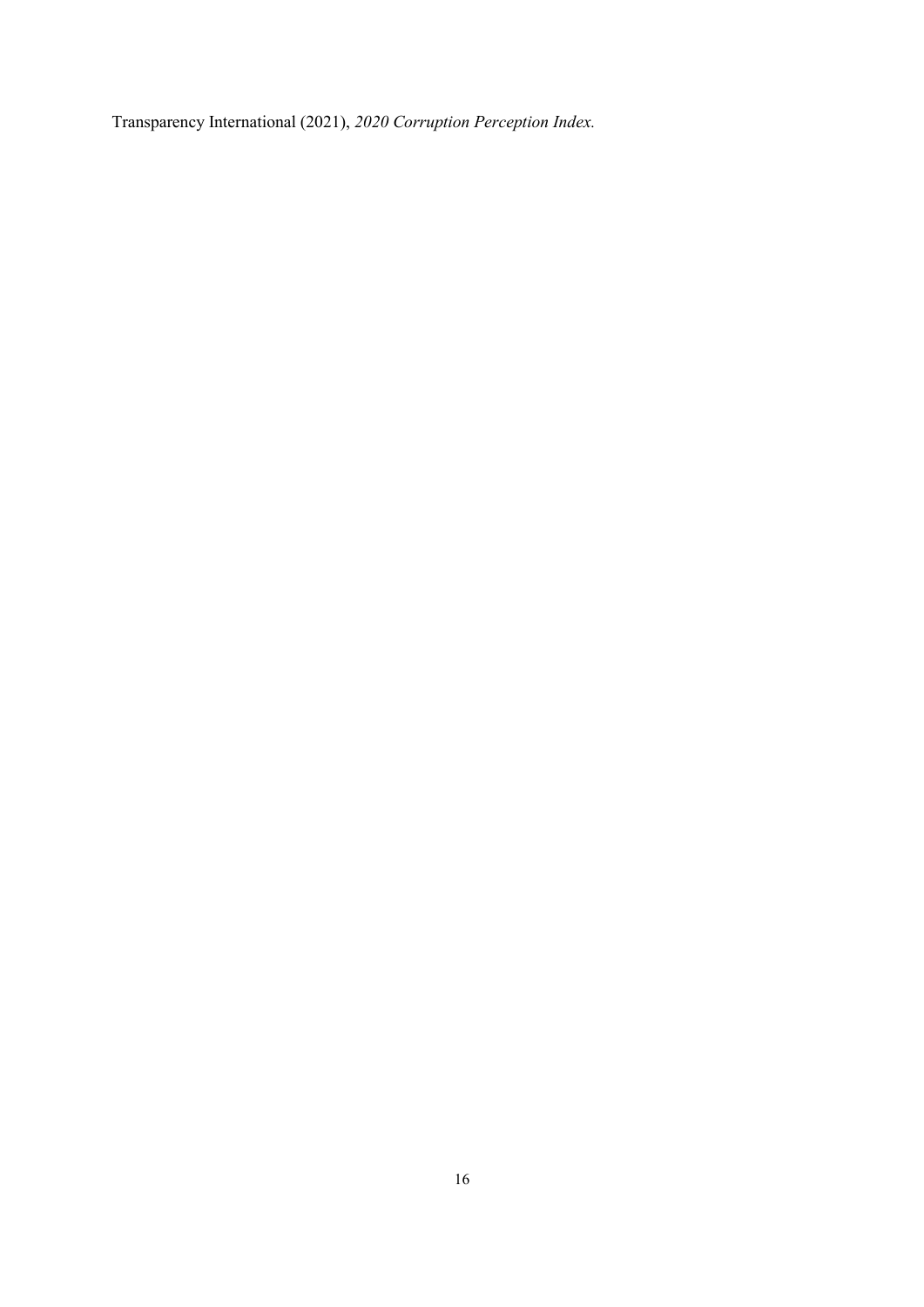## **Annex II: Country visit to Luxembourg**

The Commission services held virtual meetings in March 2021 with:

- Chambre des Députés (Parliament)
- Committee for the Prevention of Corruption (COPRECO)
- Consultative Commission for Human Rights (CCDH)
- Council of State
- Ethics Committee
- Finance & Human Rights
- Groupement des magistrats Luxembourgeois
- Luxembourg Association of Journalists (ALJP)
- Luxembourgish Media Regulator (ALIA)
- Ministry of Culture
- Ministry of Foreign Affairs
- Ministry of Interior
- Ministry of Justice
- Ministry of State
- Ombudsman
- Police Grand Ducal
- StopCorrupt
- Supreme Court of Justice
- The Commission for access to documents
- The Luxembourg Bar Association

\* The Commission also met the following organisations in a number of horizontal meetings:

- Amnesty International
- Center for Reproductive Rights
- CIVICUS
- Civil Liberties Union for Europe
- Civil Society Europe
- Conference of European Churches
- EuroCommerce
- European Center for Not-for-Profit Law
- European Centre for Press and Media Freedom
- European Civic Forum
- European Federation of Journalists
- European Partnership for Democracy
- European Youth Forum
- Front Line Defenders
- Human Rights House Foundation
- Human Rights Watch
- ILGA-Europe
- International Commission of Jurists
- International Federation for Human Rights
- International Planned Parenthood Federation European Network (IPPF EN)
- International Press Institute